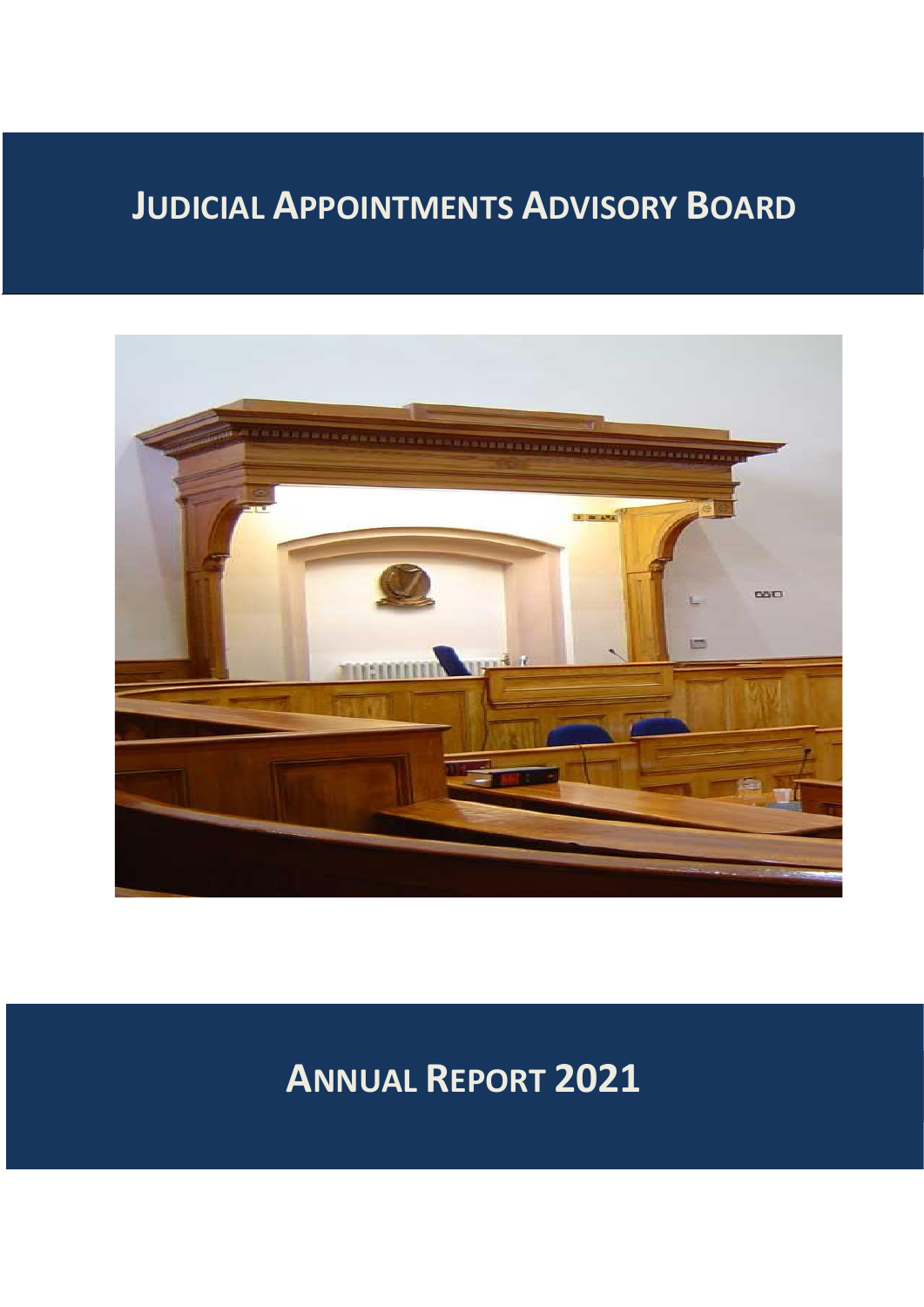# **Contents**

<span id="page-1-0"></span>

| 2.3 |                                                                                   |  |
|-----|-----------------------------------------------------------------------------------|--|
|     |                                                                                   |  |
| 2.5 |                                                                                   |  |
| 2.6 |                                                                                   |  |
|     |                                                                                   |  |
|     |                                                                                   |  |
|     |                                                                                   |  |
|     |                                                                                   |  |
|     |                                                                                   |  |
|     | Numbers of valid applications considered at meetings of the Judicial Appointments |  |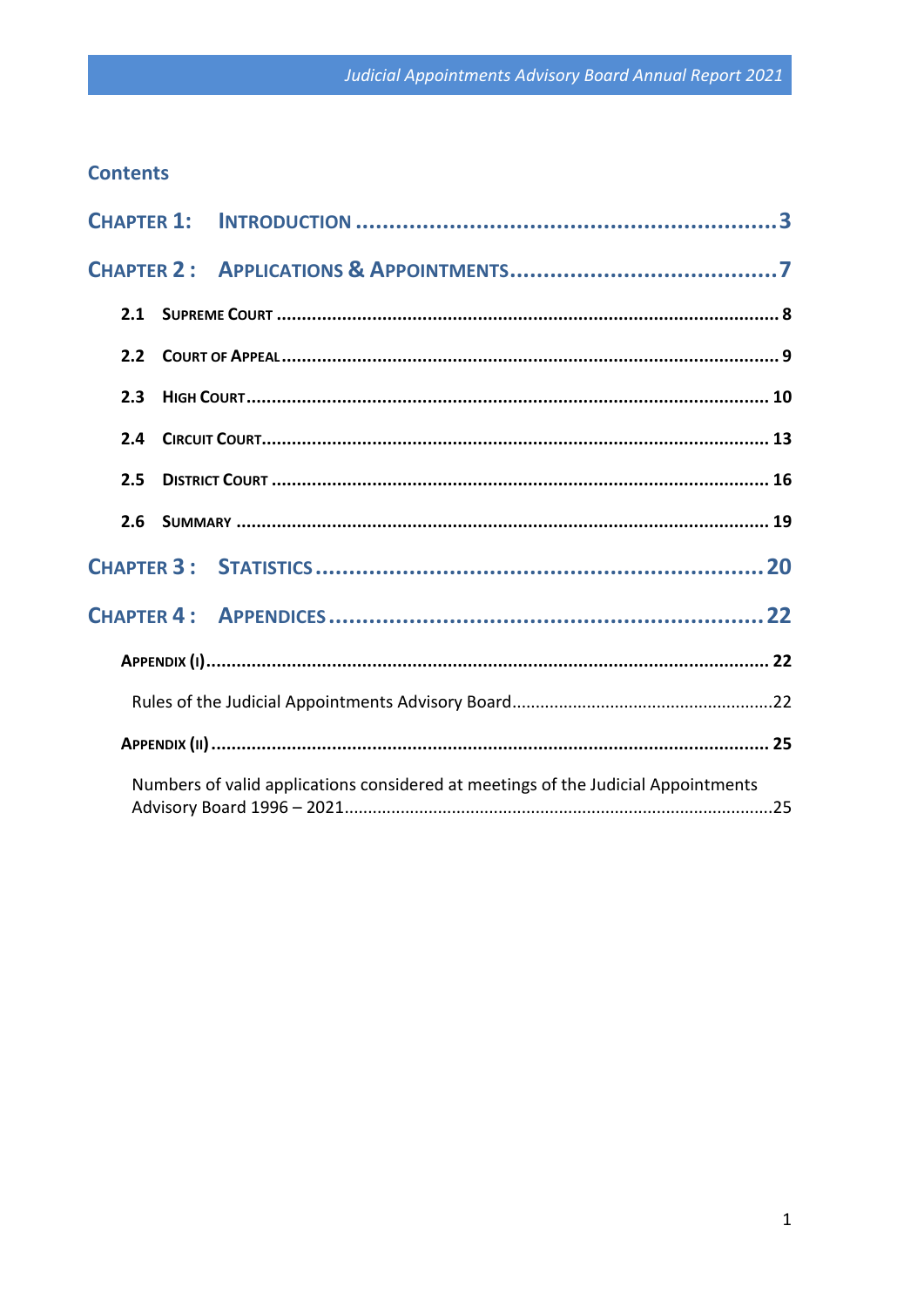

**The Hon. Mr. Justice Donal O'Donnell** *Chairperson, Chief Justice*



**The Hon. Ms. Justice Patricia Ryan**  *President of the Circuit Court*



**Maura McNally SC** *Chairperson of the Bar Council*



**Dr. Eleanor O'Higgins** *Nominee of the Minister for Justice* 



**The Hon. Mr. Justice George Birmingham**  *President of the Court of Appeal*



**His Honour Judge Paul Kelly** *President of the District Court*



**Mr. John Shaw, Solicitor** *Law Society of Ireland nominee*



**Ms. Linda Memery** *Secretary*



**The Hon. Ms. Justice Mary Irvine** *President of the High Court*



**Paul Gallagher SC Attorney General**



**Ms. Karen Dent** *Nominee of the Minister for Justice*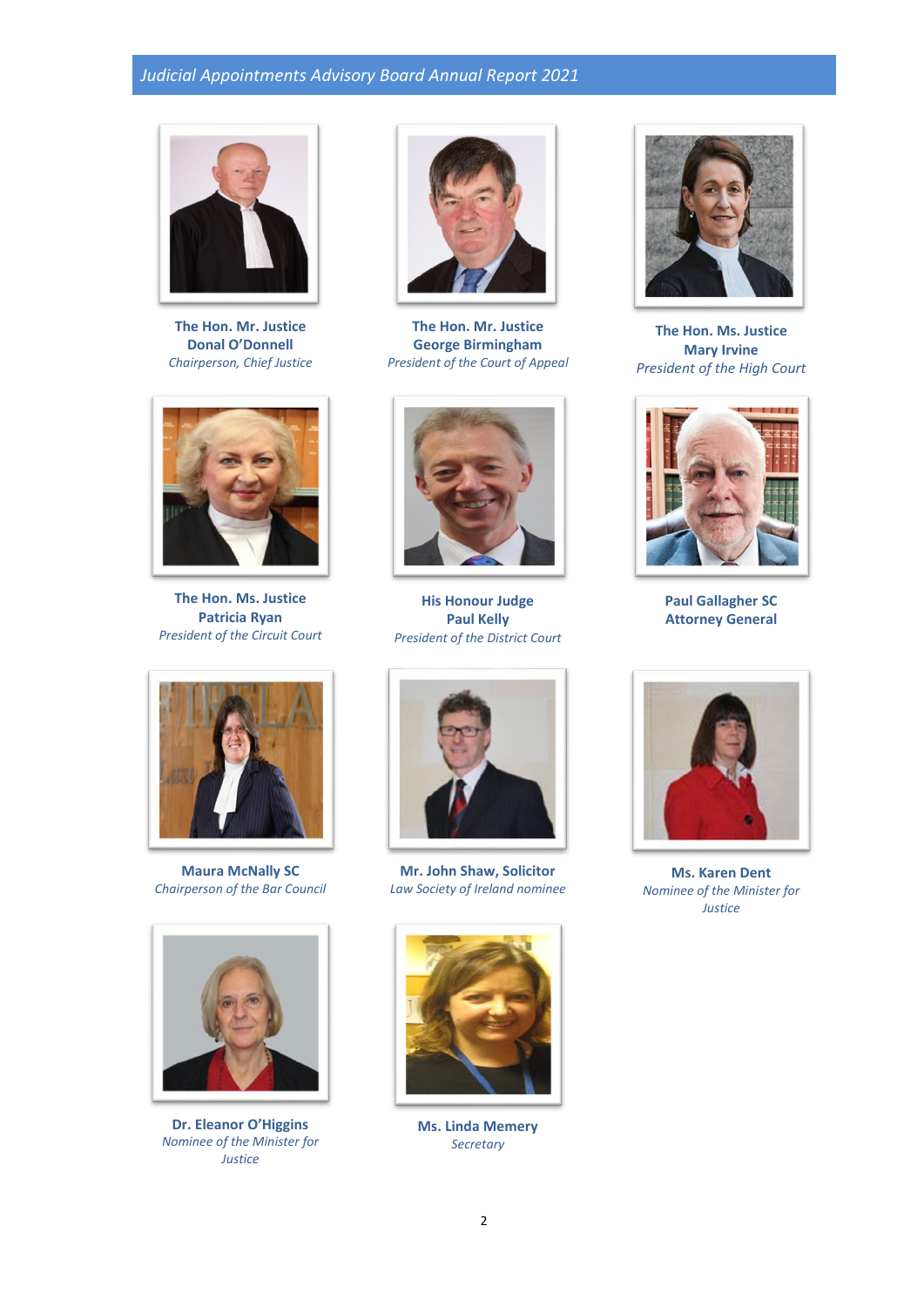# CHAPTER 1: INTRODUCTION

The Judicial Appointments Advisory Board (hereafter "the Board") was established pursuant to the amended **Courts and Court Officers Act, 1995,** (hereafter "the Act"). The purpose of the Board is to identify persons and inform the Government of the suitability of those persons for appointment to judicial office.

The Board consists of (Section 13 as amended by Section 12(b) of the Court of Appeal Act, 2014):

- the Chief Justice; who is Chairperson of the Board;
- the President of the Court of Appeal;
- the President of the High Court;
- the President of the Circuit Court;
- the President of the District Court;
- the Attorney General;
- a practising barrister who is nominated by the Chairperson for the time being of the Council of the Bar of Ireland;
- a practising solicitor who is nominated by the President for the time being of the Law Society of Ireland; and
- not more than three persons appointed by the Minister for Justice (hereafter "the Minister"), which are persons engaged in or having knowledge or experience of commerce, finance, administration, or persons who have experience as consumers of the service provided by the Courts that the Minister considers appropriate.

A person appointed to be a member of the Board by virtue of a nomination by the Chairperson of the Bar Council or by the President of the Law Society and persons appointed by the Minister are members of the Board for a period not exceeding three years and any such persons so appointed shall be eligible for reappointment to the Board.

The Act (Section 14) enables the Board to adopt such procedures as it thinks fit to carry out its functions and, in the exercise of that power, the Board has adopted rules and procedures which are contained in Appendix (i) to this report. They also have power to appoint sub-committees to assist them and may:

- advertise for applications for judicial appointment;
- require applicants to complete application forms;
- consult persons concerning the suitability of applicants to the Board;
- invite persons identified by the Board to submit their names for consideration by the Board;
- arrange for the interviewing of applicants who wish to be considered by the Board for appointment to judicial office; and
- do such other things as the Board considers necessary to enable it to discharge its functions under the Act.

The extent to which these powers have been availed of by the Board is considered in Chapter 3 of this report.

**Section 16** of the Act deals with the submission of names to the Minister. A person who wishes to be considered for appointment to judicial office is required to so inform the Board in writing and to provide the Board with such information as it may require them to enable it to consider the suitability of that person for judicial office, including information relating to education, professional qualifications, experience and character. To assist the Board in this regard the applicants are required to complete a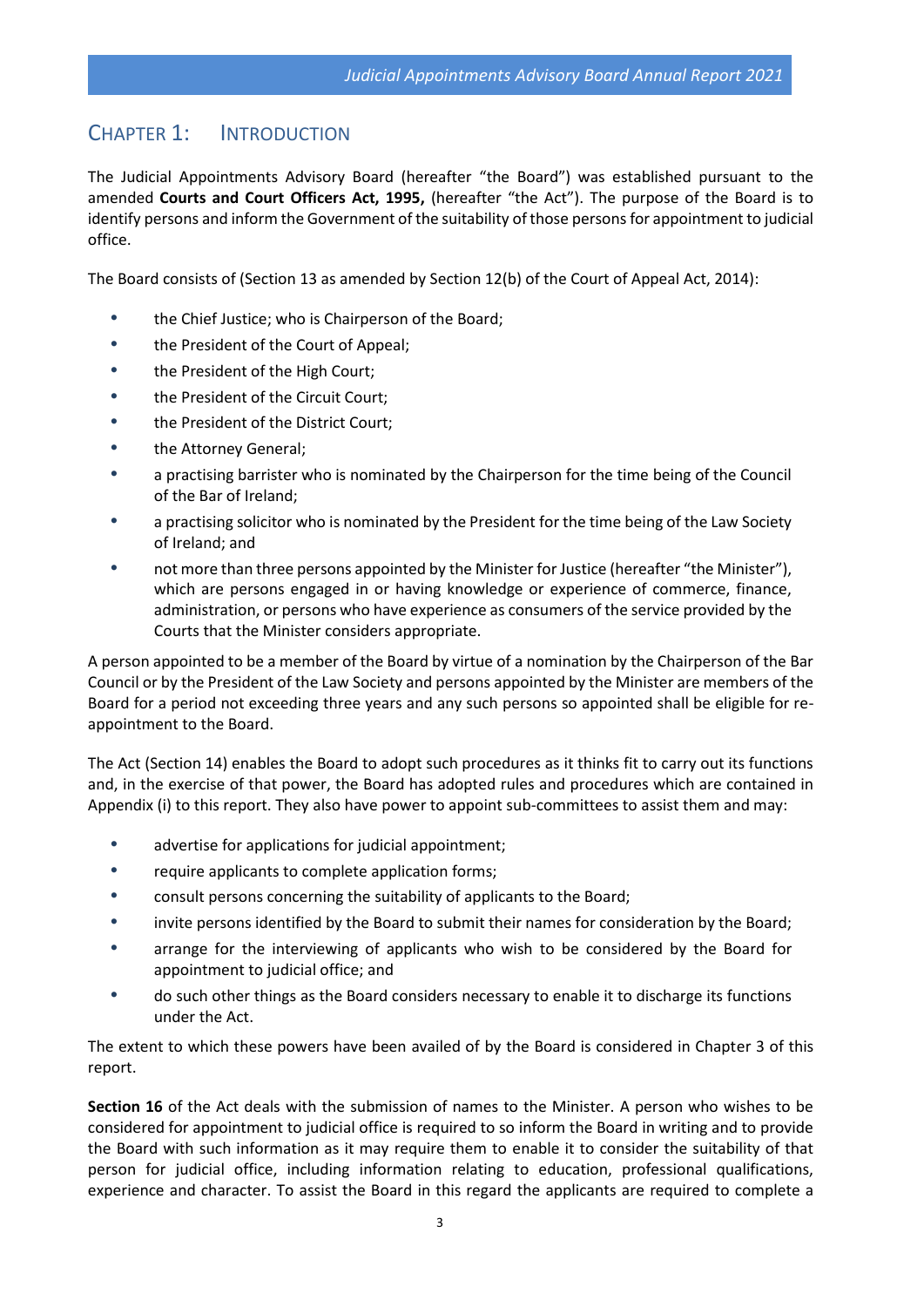detailed application form which includes questions on their practice, their professional qualifications, education, character, etc., and are also required to outline on their application form why they consider themselves suitable for judicial office.

This Section goes on to provide that where a judicial office stands vacant or before a vacancy in a judicial office arises, the Board, at the request of the Minister, is to submit to the Minister the names of all persons who have informed the Board of his or her wish to be considered for appointment to that judicial office and the Board shall submit the names of at least seven persons whom it recommends for appointment. The Board must also provide the Minister with particulars of education, professional qualification, experience and character of the persons whom it recommends under this Section.

Where fewer than seven persons inform the Board of their wish to be appointed to judicial office or where the Board is unable to recommend to the Minister at least seven persons, the Board may recommend to the Minster a lesser number of persons for appointment.

Where more than one judicial office in the same Court stands vacant or in advance of more than one vacancy arising in the same Court, the Board shall recommend at least seven persons in respect of each vacancy or such lesser number of names as the Minister specifies, following consultation with the Board.

**Section 16** of the Act goes on to require the Government when advising the President in relation to the appointment of a person to a judicial office to first consider persons who have been recommended by the Board. When a person is appointed on a recommendation by the Board, notice of that fact shall be published in *Iris Oifigiúil*.

The Board shall not submit or recommend the name of a person unless that person meets the eligibility requirements laid down by statute. Further, the Board shall not recommend the name of any person unless in the opinion of the Board the person concerned:

- has displayed in his/her practice as a barrister or solicitor, as the case may be, a degree of competence and a degree of probity appropriate to and consistent with the appointment concerned;
- is suitable on grounds of character and temperament;
- is otherwise suitable; and
- complies with the requirements of Section 19 of the Act.

Having received the advice of counsel, the Board interprets these requirements as a minimum standard. A person must have these qualities to be recommended, but having these qualities is in itself not sufficient for a person to be recommended.

Under **Section 17** of the Act (as amended), the procedures set out above do not apply where the Government proposes to advise the President to appoint to judicial office a person who is for the time being a Judge of the Court of Appeal, High Court, Circuit Court (or Specialist Judge of the Circuit Court), District Court or who is eligible for appointment to the Supreme Court, Court of Appeal or the High Court under the provisions of Section 5 of the Courts (Supplemental Provisions) Act, 1961, as amended.

**Section 18** of the Act provides that the Board shall not recommend its own members for appointment, with the exception of the Attorney General who must withdraw from any deliberations of the Board concerning his or her suitability for judicial office.

**Section 19** of the Act requires a person who wishes to be considered for appointment to judicial office to undertake in writing to the Board his or her agreement, if appointed to judicial office, to take such course or courses of training or education, or both, as may be required by the Chief Justice or the President of the Court to which the person concerned is appointed.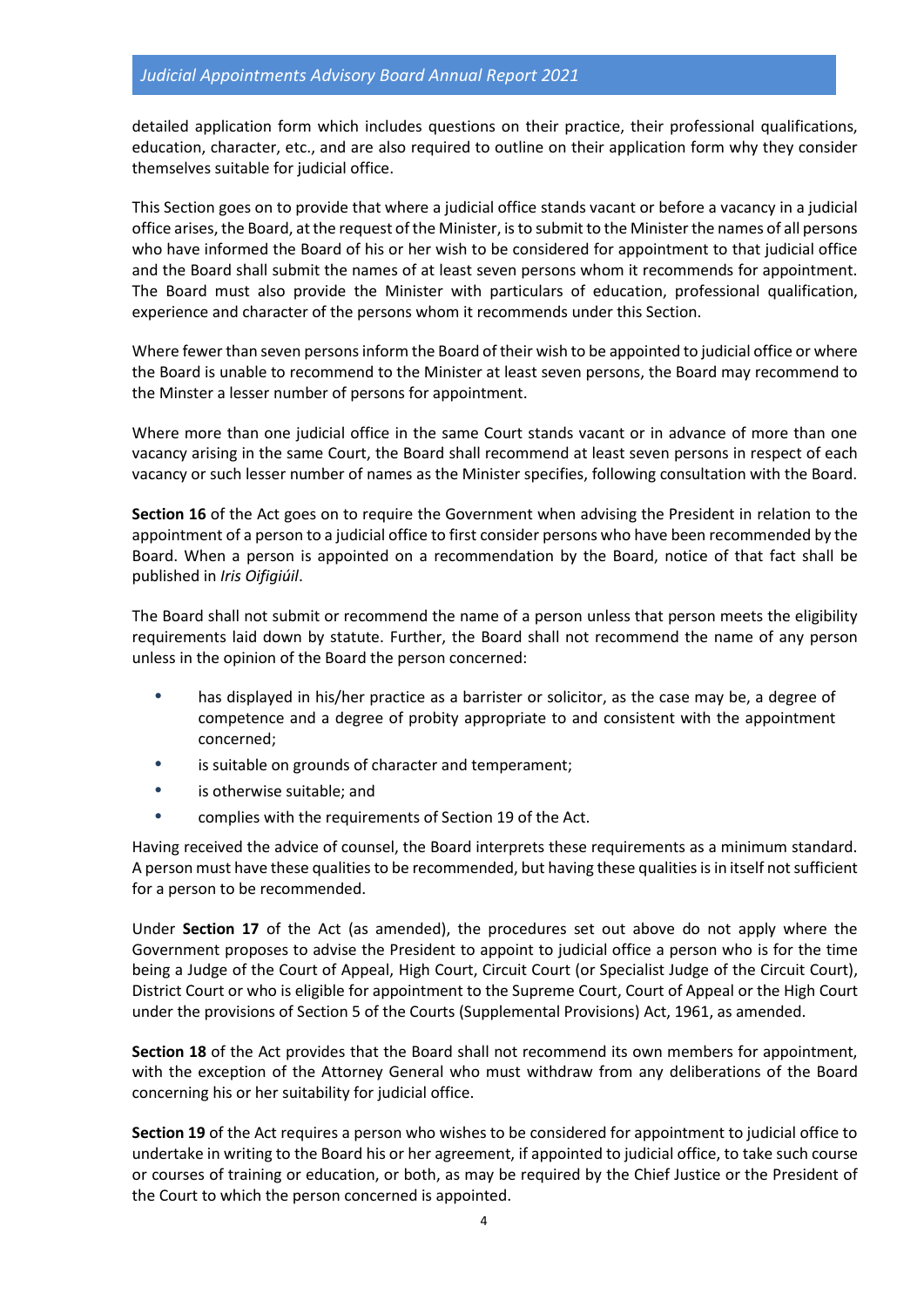Under **Section 23** of the Act, where the Government proposes to advise the President of an appointment to the office of Chief Justice or President of the High Court, President of the Circuit Court or President of the District Court, it is required first to have regard to the qualifications and suitability of persons who are serving at that time as judges in Courts established in pursuance of Article 34 of the Constitution.

There have been some amendments to the procedures followed by the Board since 1995:

- a) The Standards in Public Office Act, 2001, as amended by Section 53 of the Civil Law (Miscellaneous Provisions Act), 2008, requires applicants to certify that their tax affairs are in order. Section 22 (1) prohibits the Board from recommending a person for judicial office unless the person has furnished to the Board:
	- (*I*) a tax clearance certificate that was issued to the person not more than eighteen months before the date of the recommendation, and
	- *(II)* a statutory declaration made by the person not more than three months before that date to the effect that, at the time of the making of the declaration, the person is, to the best of his or her knowledge and belief, in compliance with the obligations specified in *subsection (1)* of *section 25* and that nothing in *subsection (2)* of that section prevents the issue to him or her of a tax clearance certificate.
- b) The criteria for selection to the Superior Courts has been amended by Section 12 of the Court of Appeal Act 2014.

The purpose of this amendment seems to be to ensure that solicitors and barristers appointed to the Supreme Court, Court of Appeal and High Court are sufficiently conversant with practice and procedure in the Superior Courts.

It is best to quote these directly:

Section 12 (d)(ii)

b) (i) "The Board shall recommend a person to the Minister under this section only if the Board is of the opinion that the person:

- (I) has displayed in his or her practice as a barrister or a solicitor a degree of competence and a degree of probity appropriate to and consistent with the appointment concerned,
- (II) in the case of an appointment to the office of ordinary judge of the Supreme Court, of Ordinary Judge of the Court of Appeal or of ordinary judge of the High Court, has an appropriate knowledge of the decisions, and an appropriate knowledge and appropriate experience of the practice and procedure, of the Supreme Court, the Court of Appeal and the High Court,
- (III) is suitable on the grounds of character and temperament,
- (IV) complies with the requirements of section 19 of this Act, and
- (V) is otherwise suitable.

(ii) In determining whether the requirements of subparagraph (i)(II) are satisfied, the Board shall have regard, in particular, to the nature and extent of the practice of the person concerned insofar as it relates to his or her personal conduct of proceedings in the Supreme Court, the Court of Appeal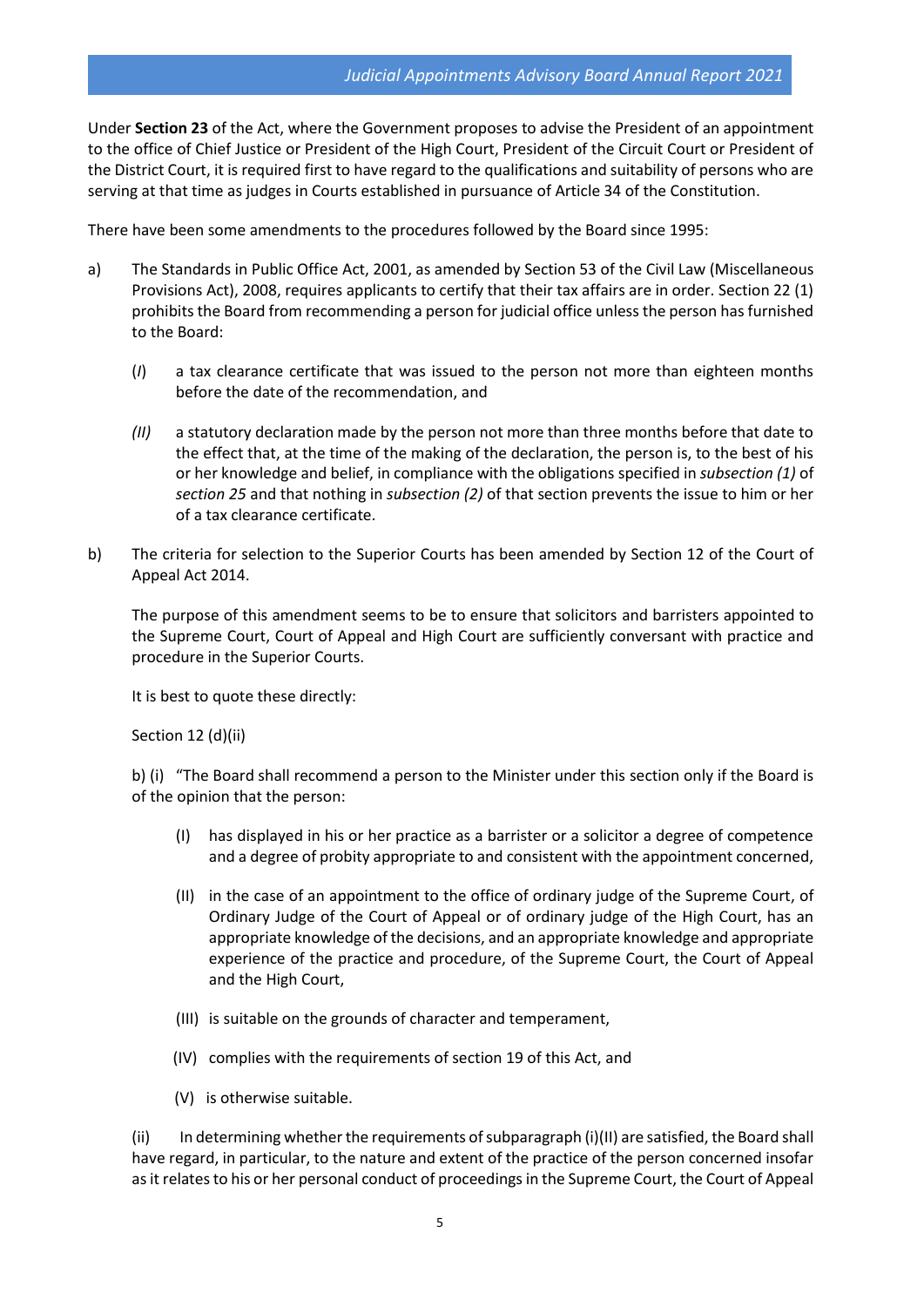and the High Court whether as an advocate or as a solicitor instructing counsel in such proceedings or both".

A dedicated Judicial Appointments Advisory Board website **[www.jaab.ie](file:///E:/www.jaab.ie)** contains information relating to upcoming judicial vacancies and deadlines for applications. General information is also available from the website in relation to the application process.

In the carrying out of its functions, the Board places advertisements calling on all those who wish to be considered for appointment to judicial office to apply to the Board. Additionally, all those who already have applications on file may be requested to re-apply.

There is a separate standard application form for each Court level. Each completed application form must be accompanied by thirteen original photographs. Two references must be furnished by referees directly to the Secretary and such letters must be submitted by referees and not by the applicants themselves. As previously stated, under Section 22 of the Standards in Public Office Act, 2001, as amended, the Board cannot recommend a person to the Minister unless that person has furnished to the Board the relevant tax clearance certificate issued to that person not more than eighteen months before the date of recommendation and a statutory declaration that their tax affairs are in order, made by the person not more than three months before that date. In practice, the tax clearance certificate is submitted with the application form or on the expiration of a certificate previously provided by the applicant. The Secretary to the Board communicates with all applicants to request the statutory declaration when vacancies are advertised or preceding a meeting of the Board.

The process of considering persons and submitting names to the Minister commences when the Minister communicates with the Chairperson of the Board to request recommendations where a judicial vacancy exists or is due to arise. The Chairperson then agrees a suitable date with the Secretary, who informs the members of the Board. The members are given an agenda for the meeting, including a copy of the Minister's request (which indicates the number and jurisdiction of the vacancy(ies)) and a copy of all applications on file for the relevant jurisdiction(s).

Following the Board meeting, the Secretary to the Board corresponds with the Bar of Ireland, the Law Society of Ireland and the Legal Services Regulatory Authority, as appropriate, asking them to verify that those who are to be recommended are in good standing with those professional bodies and that they meet the statutory requirements under the Courts (Supplemental Provisions) Act, 1961, (as amended). Once a reply has been received, the Chairperson writes to the Minister, setting out the Board's recommendations.

In December 2020, the Minister for Justice secured Government approval for the drafting of a Judicial Appointments Commission (JAC) Bill. The Bill provides for the establishment of a new nine-member commission to replace the Board. Under the proposals of the Bill, both serving judges and non-judges will have to apply through the Judicial Appointments Commission. The JAC will develop upgraded procedures and requirements for judicial office selection.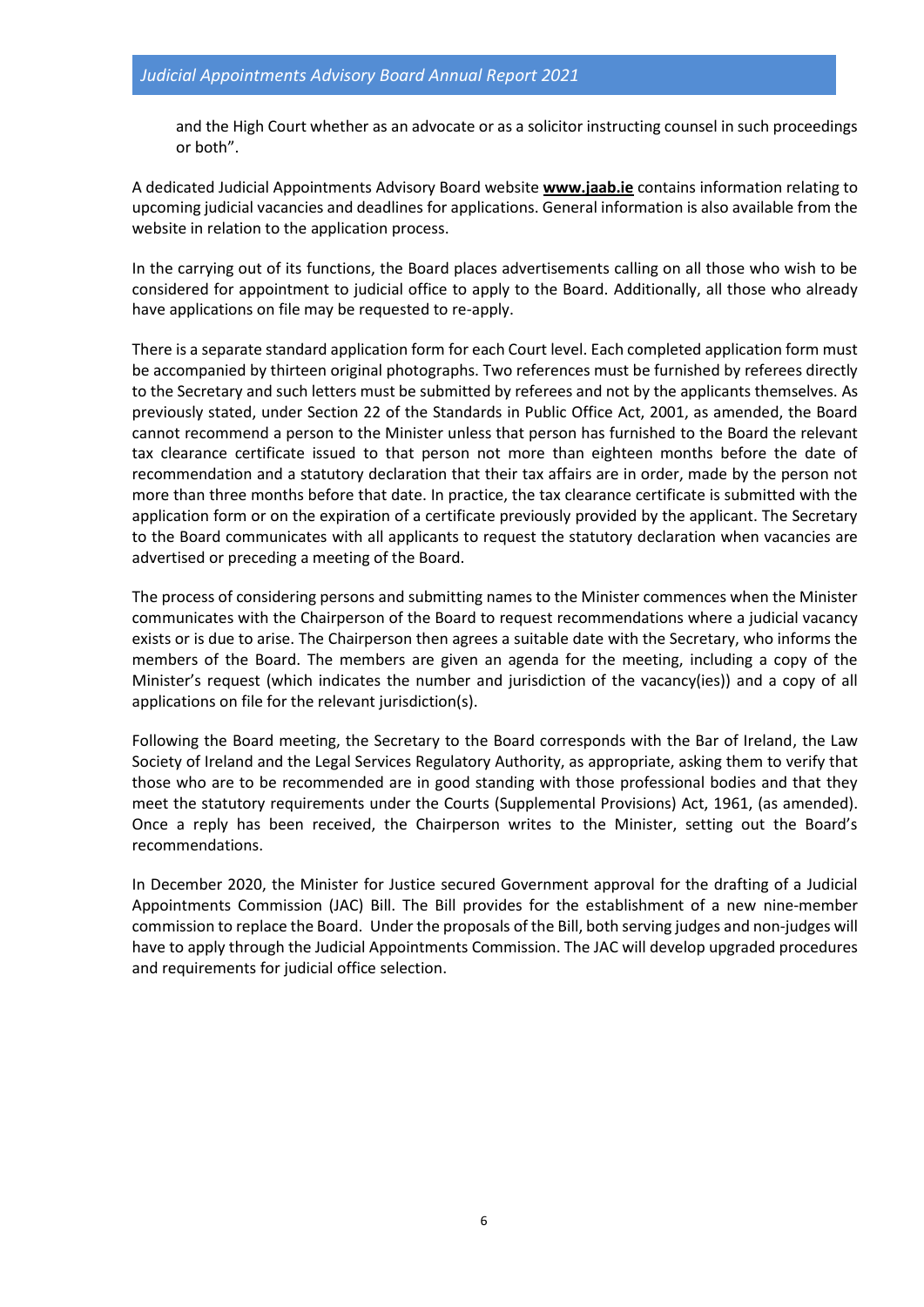# <span id="page-7-0"></span>CHAPTER 2: APPLICATIONS & APPOINTMENTS

During the period that this report is concerned with, the Board met on seven occasions.

- 1. 02nd March 2021
- 2. 23rd March 2021
- 3. 21<sup>st</sup> May 2021
- 4. 13th July 2021
- 5. 20<sup>th</sup> July 2021
- 6. 16th September 2021
- 7. 13th December 2021

The composition of the Board changed on three occasions during this period;

- 1. His Honour Judge Colin Daly was elevated to the Circuit Court and His Honour Judge Paul Kelly was appointed as President of the District Court on the 16<sup>th</sup> March 2021.
- 2. The Hon. Mr. Justice Frank Clarke retired as Chief Justice and Chairperson of the Board on 10<sup>th</sup> October 2021 and The Hon. Mr. Justice Donal O'Donnell was appointed as Chief Justice and Chairperson of the Board on 11<sup>th</sup> October 2021.
- 3. On the 6<sup>th</sup> December 2021, Karen Dent's tenure as Ministerial Nominee expired. This position remained vacant for the remainder of 2021.

On the 6th June 2017, Dr. Simon Boucher's tenure as a Ministerial Nominee expired. This position remained vacant in 2021.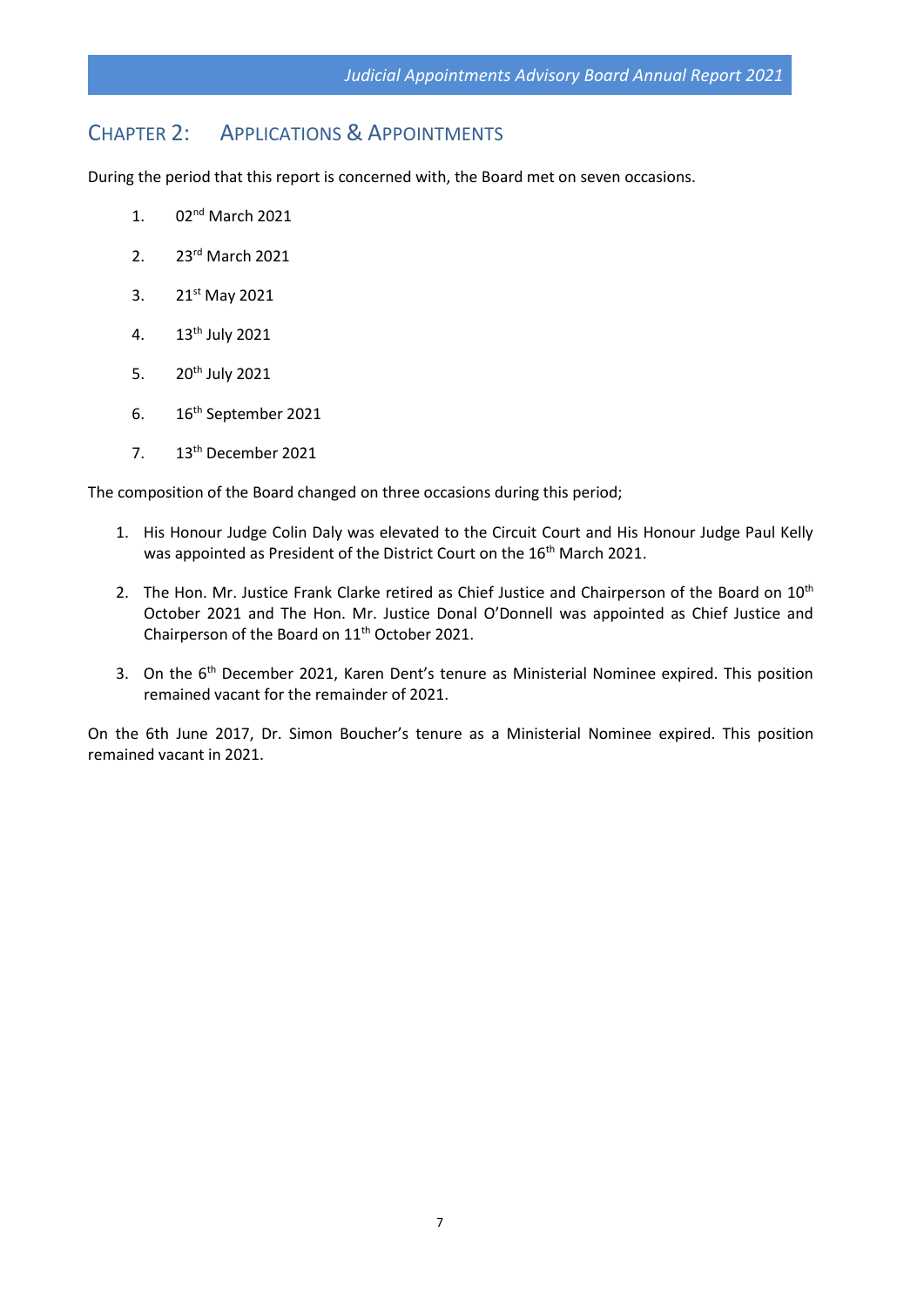#### <span id="page-8-0"></span>**2.1 Supreme Court**

<span id="page-8-1"></span>The Board met on two occasions to consider two appointments to the Supreme Court in 2021.

#### **Meeting - 2 nd March 2021**

By letter dated the 25<sup>th</sup> February 2021, the Minister for Justice communicated with the Board concerning the filling of one vacancy which had arisen as a result of the appointment of The Hon. Ms. Justice Mary Irvine on the 18<sup>th</sup> June 2020 as President of the High Court. The Minister in accordance with section 16(2) of the Courts and Court Officers Act, 1995, requested the Board to furnish her with nominations for this vacancy and the name of each person who had informed the Board of his/her wish to be considered for this appointment.

The Board caused advertisements to be inserted in the Irish Independent on the  $7<sup>th</sup>$  January 2021 and in the Irish Times and the Irish Examiner on the 8<sup>th</sup> January 2021, the Judicial Appointments Advisory Board website (jaab.ie), the Law Society of Ireland website, the Bar of Ireland website and the Legal Diary requesting practising barristers and solicitors who were eligible for appointment to Judicial Office and who wished to be considered for appointment to submit an application to the Secretary of the Board which the Board required to be returned by Friday the 29<sup>th</sup> January, 2021 at 5p.m., while applications submitted after this date would also be accepted.

As there were no applications received in respect of the vacancy in the Office of Ordinary Judge of the Supreme Court, the Board was not in a position to make recommendations at the meeting.

## **Meeting - 13th July 2021**

By letter dated the 30<sup>th</sup> June 2021, the Minister for Justice communicated with the Board concerning the filling of one vacancy which had arisen as a result of the retirement of The Hon. Mr. Justice William McKechnie with effect from 19<sup>th</sup> April 2021. The Minister in accordance with section 16(2) of the Courts and Court Officers Act, 1995, requested the Board to furnish her with nominations for this vacancy and the name of each person who had informed the Board of his/her wish to be considered for this appointment.

The Board caused advertisements to be inserted in the Irish Independent on the  $7<sup>th</sup>$  January 2021 and in the Irish Times and the Irish Examiner on the 8<sup>th</sup> January 2021, the Judicial Appointments Advisory Board website (jaab.ie), the Law Society of Ireland website, the Bar of Ireland website and the Legal Diary requesting practising barristers and solicitors who were eligible for appointment to Judicial Office and who wished to be considered for appointment to submit an application to the Secretary of the Board which the Board required to be returned by Friday the 29<sup>th</sup> January, 2021 at 5p.m., while applications submitted after this date would also be accepted.

As there were no applications received in respect of the vacancy in the Office of Ordinary Judge of the Supreme Court, the Board was not in a position to make recommendations at the meeting.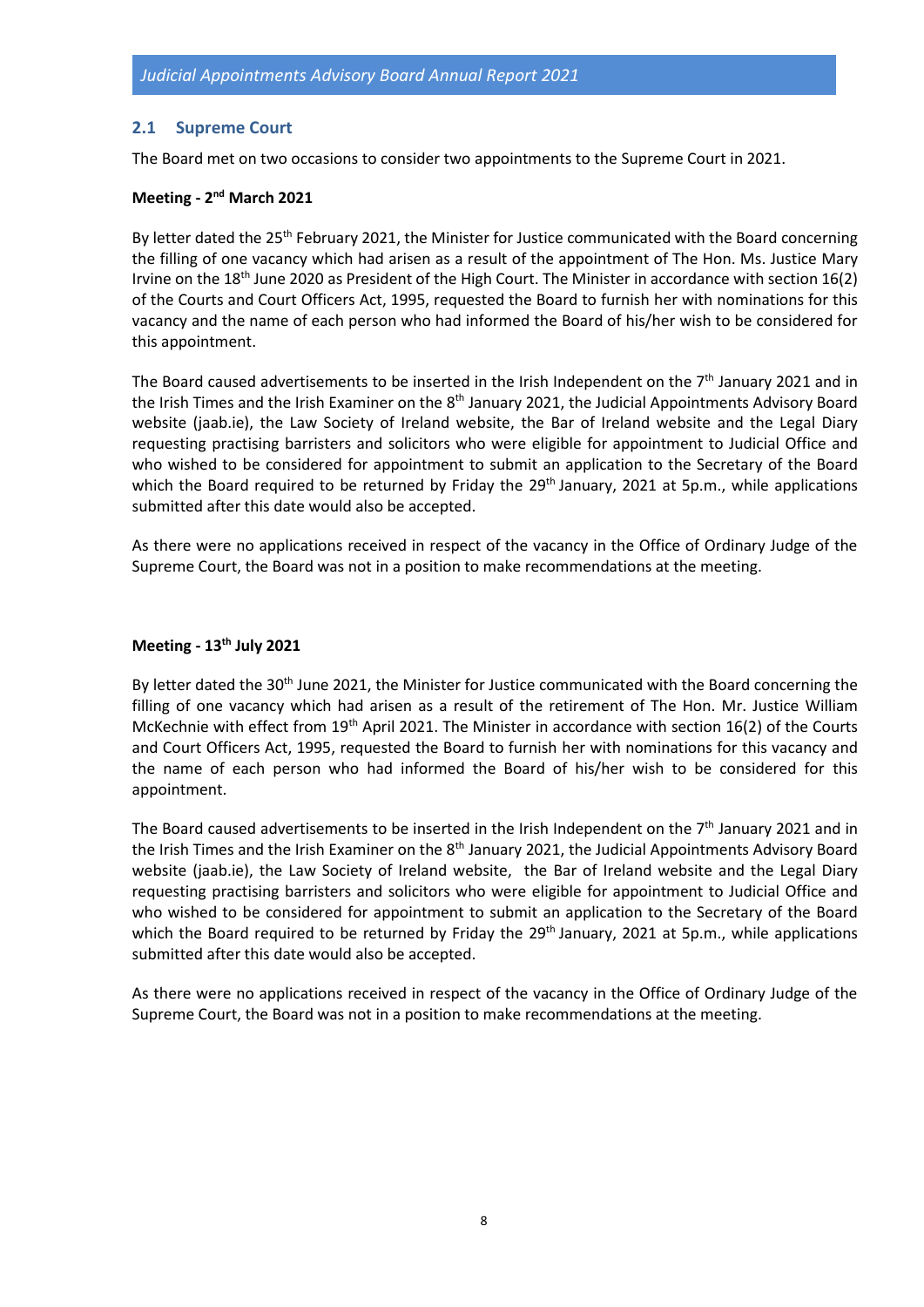#### **2.2 Court of Appeal**

The Board met on one occasion to consider one appointment to the Court of Appeal in 2021.

#### **Meeting - 21st May 2021**

By letter dated the 13<sup>th</sup> May 2021, the Minister for Justice communicated with the Board concerning the filling of one vacancy which had arisen as a result of the appointment of The Hon. Mr. Justice Maurice Collins as a Commissioner of the Law Reform Commission in October 2020. The Law Reform Commission Act, 1975, as amended, provides "that where a Judge of the Court of Appeal is appointed as a Commissioner, then for as long as such person continues to hold the judicial office held by such person on so being appointed, the number of ordinary Judges of the Court of Appeal otherwise provided for may be exceeded by one." The Minister in accordance with section 16(2) of the Courts and Court Officers Act, 1995, requested the Board to furnish her with nominations for this vacancy and the name of each person who had informed the Board of his/her wish to be considered for this appointment.

The Board caused advertisements to be inserted in the Irish Independent on the  $7<sup>th</sup>$  January 2021 and in the Irish Times and the Irish Examiner on the 8<sup>th</sup> January 2021, the Judicial Appointments Advisory Board website (jaab.ie), the Law Society of Ireland website, the Bar of Ireland website and the Legal Diary requesting practising barristers and solicitors who were eligible for appointment to Judicial Office and who wished to be considered for appointment to submit an application to the Secretary of the Board which the Board required to be returned by Friday the 29<sup>th</sup> January, 2021 at 5p.m., while applications submitted after this date would also be accepted.

On the 21<sup>st</sup> May 2021 the Judicial Appointments Advisory Board considered two applications for one position of Ordinary Judge of the Court of Appeal.

| <b>Experience in years</b> | $10 - 15$ | 15-20    | Over 20  |
|----------------------------|-----------|----------|----------|
| <b>Senior Counsel</b>      |           |          |          |
| Male                       | 0         | $\Omega$ |          |
| Female                     |           | 0        |          |
| <b>Barrister</b>           |           |          |          |
| Male                       | 0         | $\Omega$ | $\Omega$ |
| Female                     |           | 0        |          |
| <b>Solicitor</b>           |           |          |          |
| Male                       | 0         | $\Omega$ | 0        |
| Female                     |           |          |          |

#### **Applications considered for the Court of Appeal – 21st May 2021**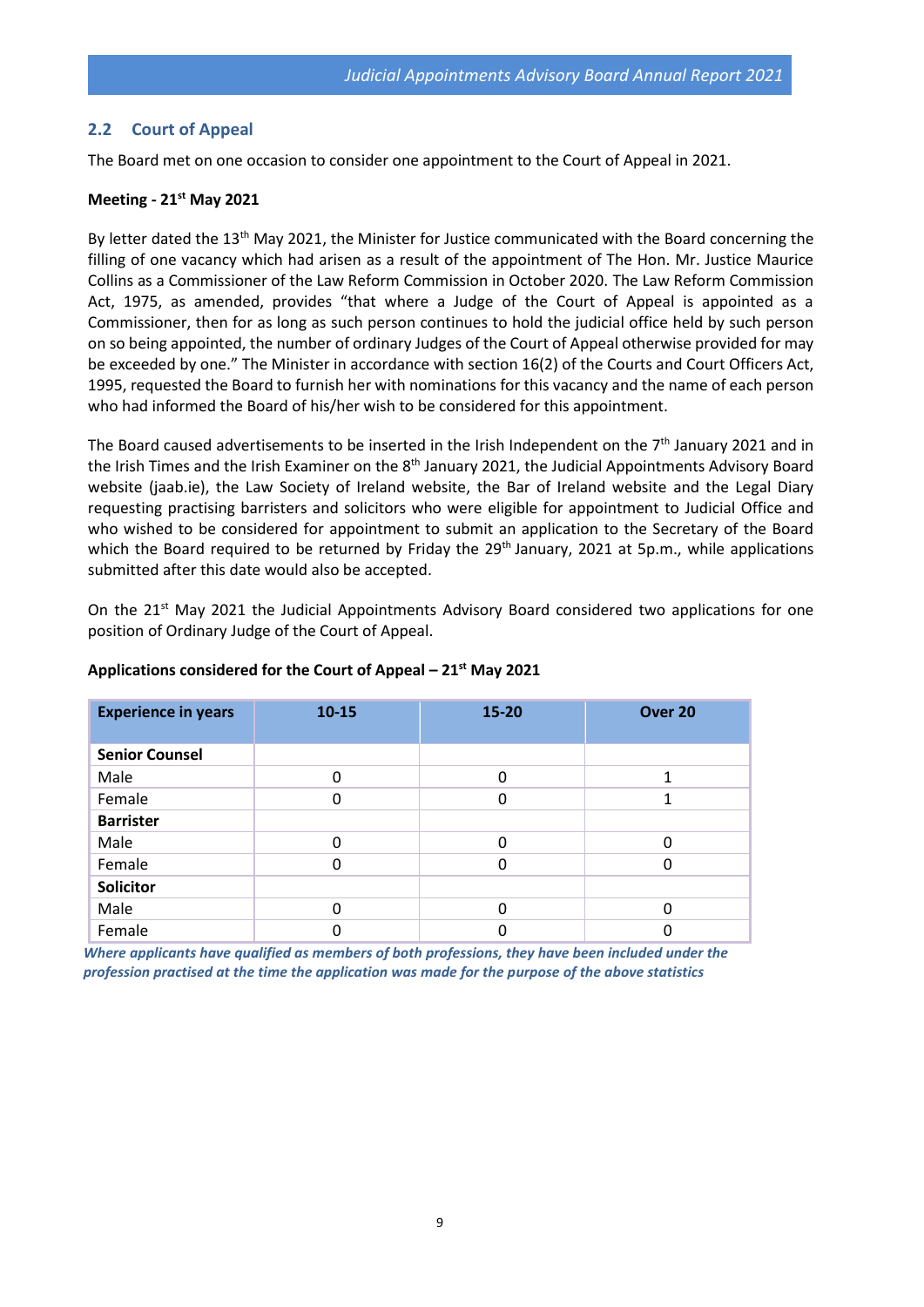## **2.3 High Court**

The Board met on three occasions to consider ten vacancies in the High Court in 2021.

#### **Meeting - 13th July 2021**

By letter dated the 30<sup>th</sup> June 2021, the Minister for Justice communicated with the Board concerning the filling of nine pending vacancies, one which had arisen as a result of the nomination on  $22^{nd}$  June 2021 of The Hon. Mr. Justice David Barniville, for appointment to the Court of Appeal, one which would arise as a result of the retirement of The Hon. Mr. Justice Michael White with effect from 10<sup>th</sup> September 2021, one which would arise as a result of the retirement of The Hon. Ms. Justice Bronagh O'Hanlon with effect from 13<sup>th</sup> November 2021, one which would arise as a result of the retirement of The Hon. Mr. Justice Kevin Cross with effect from 19<sup>th</sup> November 2021 and five additional pending vacancies in anticipation of the enactment of the relevant legislative provision allowing for increased judicial numbers in the High Court. The Minister in accordance with section 16(2) of the Courts and Court Officers Act, 1995, requested the Board to furnish her with nominations for these vacancies and the name of each person who had informed the Board of his/her wish to be considered for these appointments.

The Board caused advertisements to be inserted in the Irish Independent on the  $7<sup>th</sup>$  January 2021 and in the Irish Times and the Irish Examiner on the 8<sup>th</sup> January 2021, the Judicial Appointments Advisory Board website (jaab.ie), the Law Society of Ireland website, the Bar of Ireland website and the Legal Diary requesting practising barristers and solicitors who were eligible for appointment to Judicial Office and who wished to be considered for appointment to submit an application to the Secretary of the Board which the Board required to be returned by Friday the 29<sup>th</sup> January, 2021 at 5p.m., while applications submitted after this date would also be accepted.

On the 13<sup>th</sup> July 2021, the Judicial Appointments Advisory Board considered forty-eight applications for five positions of Ordinary Judge of the High Court.

| <b>Experience in years</b> | $10 - 15$ | $15 - 20$ | Over 20        |
|----------------------------|-----------|-----------|----------------|
| <b>Senior Counsel</b>      |           |           |                |
| Male                       | 0         | $\Omega$  | 17             |
| Female                     | 0         | 0         | 8              |
| <b>Barrister</b>           |           |           |                |
| Male                       | O         | $\Omega$  | $\overline{2}$ |
| Female                     | 0         | 0         |                |
| <b>Solicitor</b>           |           |           |                |
| Male                       | 0         | 1         | 10             |
| Female                     |           |           |                |

#### **Applications considered for the High Court – 13th July 2021**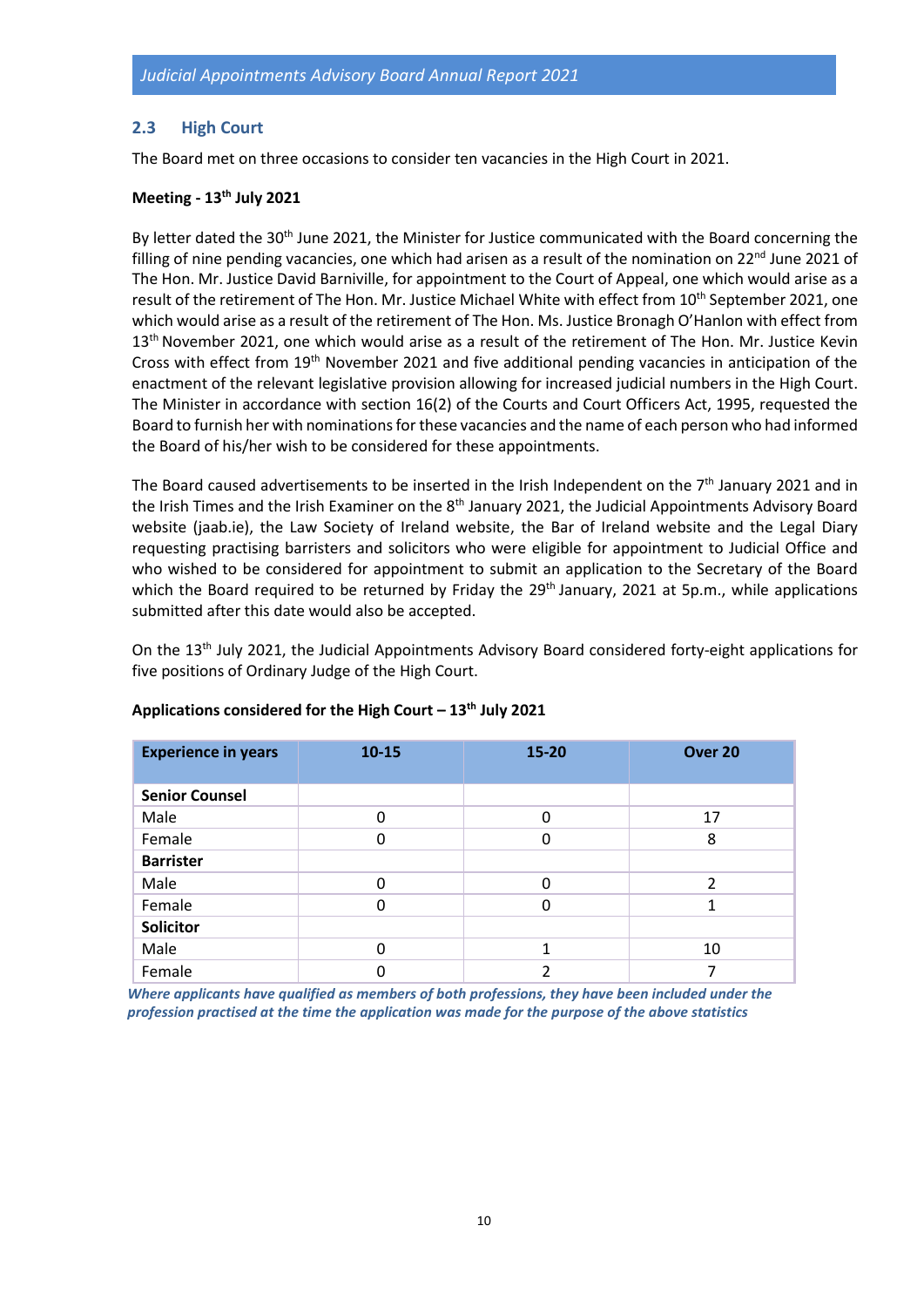#### **Meeting - 16th September 2021**

By letter dated the 30<sup>th</sup> June 2021, the Minister for Justice communicated with the Board concerning the filling of nine pending vacancies, one which had arisen as a result of the nomination on 22<sup>nd</sup> June 2021 of The Hon. Mr. Justice David Barniville, for appointment to the Court of Appeal, one which would arise as a result of the retirement of The Hon. Mr. Justice Michael White with effect from 10<sup>th</sup> September 2021, one which would arise as a result of the retirement of The Hon. Ms. Justice Bronagh O'Hanlon with effect from 13<sup>th</sup> November 2021, one which would arise as a result of the retirement of The Hon. Mr. Justice Kevin Cross with effect from 19th November 2021 and five additional pending vacancies in anticipation of the enactment of the relevant legislative provision allowing for increased judicial numbers in the High Court. The Minister in accordance with section 16(2) of the Courts and Court Officers Act, 1995, requested the Board to furnish her with nominations for these vacancies and the name of each person who had informed the Board of his/her wish to be considered for these appointments.

The Board caused advertisements to be inserted in the Irish Independent on the  $7<sup>th</sup>$  January 2021 and in the Irish Times and the Irish Examiner on the 8<sup>th</sup> January 2021, the Judicial Appointments Advisory Board website (jaab.ie), the Law Society of Ireland website, the Bar of Ireland website and the Legal Diary requesting practising barristers and solicitors who were eligible for appointment to Judicial Office and who wished to be considered for appointment to submit an application to the Secretary of the Board which the Board required to be returned by Friday the 29<sup>th</sup> January, 2021 at 5p.m., while applications submitted after this date would also be accepted.

The Board caused further advertisements to be inserted in the Irish Independent on 15<sup>th</sup> July 2021 and in the Irish Examiner and the Irish Times on the 16<sup>th</sup> July 2021, the Judicial Appointments Advisory Board website (jaab.ie), the Law Society of Ireland website, the Bar of Ireland website and the Legal Diary requesting practising barristers and solicitors who were eligible for appointment to the Office of Ordinary Judge of the High Court and who wished to be considered for appointment to submit an application to the Secretary of the Board which the Board required to be returned by Tuesday 31<sup>st</sup> August, at 4p.m., while applications submitted after this date would also be accepted.

On the 16<sup>th</sup> September 2021 the Judicial Appointments Advisory Board considered fifty applications for four positions of Ordinary Judge of the High Court.

| <b>Experience in years</b> | $10 - 15$ | 15-20 | Over 20                  |
|----------------------------|-----------|-------|--------------------------|
| <b>Senior Counsel</b>      |           |       |                          |
| Male                       | 0         | O     | 18                       |
| Female                     | 0         |       | 6                        |
| <b>Barrister</b>           |           |       |                          |
| Male                       | 0         |       |                          |
| Female                     | 0         |       | $\overline{\mathcal{L}}$ |
| <b>Solicitor</b>           |           |       |                          |
| Male                       | 0         | O     | 12                       |
| Female                     |           | 3     | 6                        |

#### **Applications considered for the High Court – 16th September 2021**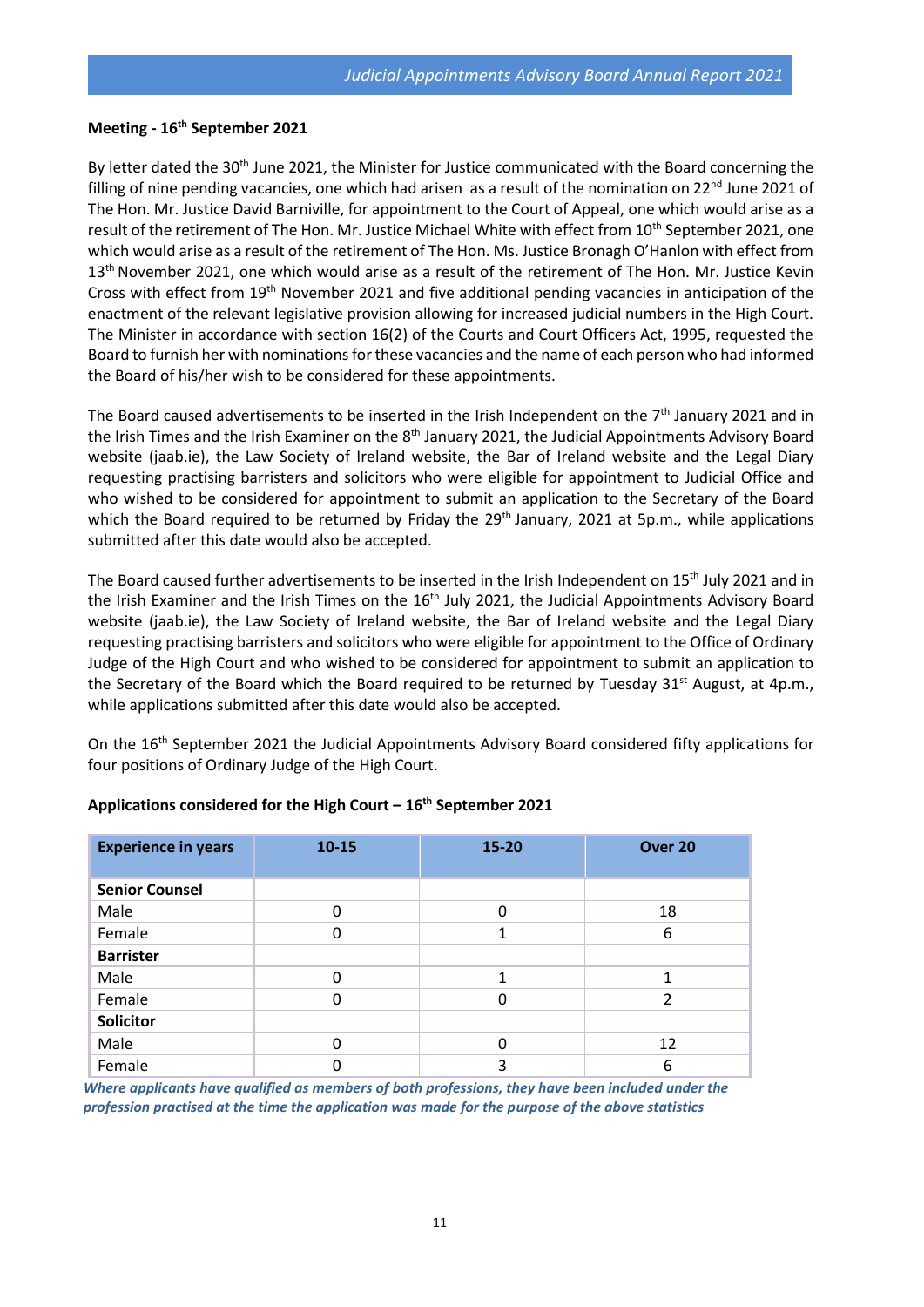#### <span id="page-12-0"></span>**Meeting - 13th December 2021**

By letter dated the 18<sup>th</sup> November 2021, the Minister for Justice communicated with the Board concerning the filling of one pending vacancy would arise following the implementation of Section 8 of the Civil Law (Miscellaneous Provisions) Act 2021 which provides for one additional High Court Appointment where necessary in the interests of the administration of justice. The Minister in accordance with section 16(2) of the Courts and Court Officers Act, 1995, requested the Board to furnish her with nominations for this vacancy and the name of each person who had informed the Board of his/her wish to be considered for this appointment.

The Board caused advertisements to be inserted in the Irish Independent on the  $7<sup>th</sup>$  January 2021 and in the Irish Times and the Irish Examiner on the 8<sup>th</sup> January 2021, the Judicial Appointments Advisory Board website (jaab.ie), the Law Society of Ireland website, the Bar of Ireland website and the Legal Diary requesting practising barristers and solicitors who were eligible for appointment to Judicial Office and who wished to be considered for appointment to submit an application to the Secretary of the Board which the Board required to be returned by Friday the  $29<sup>th</sup>$  January, 2021 at 5p.m., while applications submitted after this date would also be accepted.

The Board caused further advertisements to be inserted in the Irish Independent on 15<sup>th</sup> July 2021 and in the Irish Examiner and the Irish Times on the 16<sup>th</sup> July 2021, the Judicial Appointments Advisory Board website (jaab.ie), the Law Society of Ireland website, the Bar of Ireland website and the Legal Diary requesting practising barristers and solicitors who were eligible for appointment to the Office of Ordinary Judge of the High Court and who wished to be considered for appointment to submit an application to the Secretary of the Board which the Board required to be returned by Tuesday  $31^{st}$  August, at 4p.m., while applications submitted after this date would also be accepted.

On the 13<sup>th</sup> December 2021 the Judicial Appointments Advisory Board considered forty-five applications for one position of Ordinary Judge of the High Court.

| <b>Experience in years</b> | $10 - 15$ | 15-20    | Over 20                  |
|----------------------------|-----------|----------|--------------------------|
| <b>Senior Counsel</b>      |           |          |                          |
| Male                       | 0         | $\Omega$ | 16                       |
| Female                     |           | 0        | 5                        |
| <b>Barrister</b>           |           |          |                          |
| Male                       | 0         | 1        |                          |
| Female                     | 0         | 0        | $\overline{\mathcal{L}}$ |
| <b>Solicitor</b>           |           |          |                          |
| Male                       | ი         | 1        | 10                       |
| Female                     |           | ົາ       |                          |

#### **Applications considered for the High Court – 13th December 2021**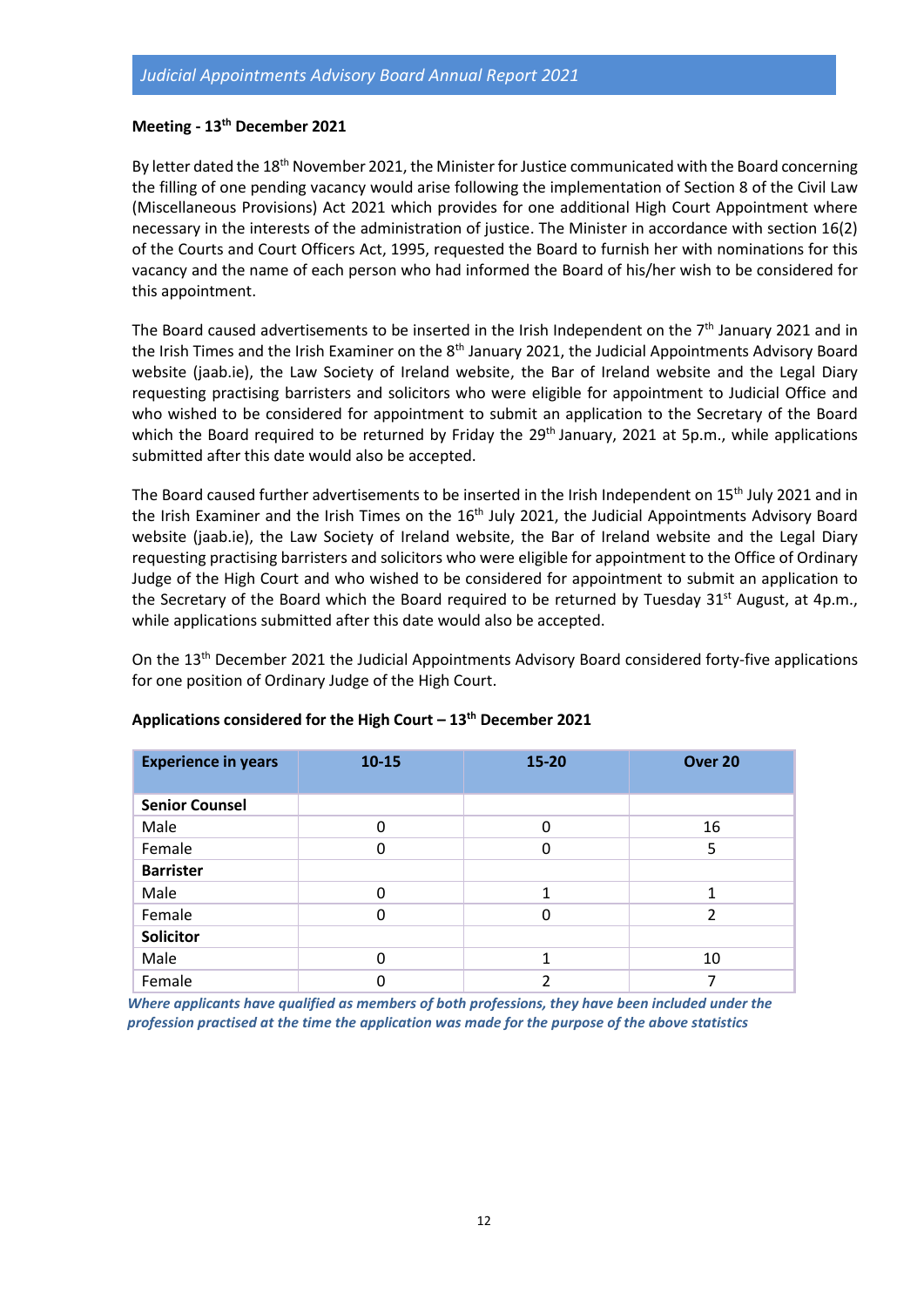#### **2.4 Circuit Court**

The Board met on three occasions to consider four appointments to the Circuit Court in 2021.

#### **Meeting - 23rd March 2021**

By letter dated the 25<sup>th</sup> February 2021, the Minister for Justice communicated with the Board concerning the filling of one pending vacancy which would arise as a result of the retirement of Her Honour Judge Jacqueline Linnane with effect from 15<sup>th</sup> April 2021. The Minister in accordance with section 16(2) of the Courts and Court Officers Act, 1995, requested the Board to furnish her with nominations for this vacancy and the name of each person who had informed the Board of his/her wish to be considered for this appointment.

The Board caused advertisements to be inserted in the Irish Independent on the 7<sup>th</sup> January 2021 and in the Irish Times and the Irish Examiner on the 8<sup>th</sup> January 2021, the Judicial Appointments Advisory Board website (jaab.ie), the Law Society of Ireland website, the Bar of Ireland website and the Legal Diary requesting practising barristers and solicitors who were eligible for appointment to Judicial Office and who wished to be considered for appointment to submit an application to the Secretary of the Board which the Board required to be returned by Friday the 29<sup>th</sup> January, 2021 at 5p.m., while applications submitted after this date would also be accepted.

On the 23<sup>rd</sup> March 2021, the Judicial Appointments Advisory Board considered seventy-six applications for one position of Ordinary Judge of the Circuit Court.

<span id="page-13-0"></span>

| <b>Experience in years</b> | $10 - 15$ | 15-20                    | Over 20 |
|----------------------------|-----------|--------------------------|---------|
|                            |           |                          |         |
| <b>Senior Counsel</b>      |           |                          |         |
| Male                       | 0         | 0                        | 2       |
| Female                     | 0         | 0                        | 2       |
| <b>Barrister</b>           |           |                          |         |
| Male                       | 4         | 3                        | 16      |
| Female                     | 2         | $\overline{\phantom{a}}$ | 6       |
| <b>Solicitor</b>           |           |                          |         |
| Male                       | 0         | 2                        | 21      |
| Female                     | 0         |                          | 14      |

#### **Applications considered for the Circuit Court – 23rd March 2021**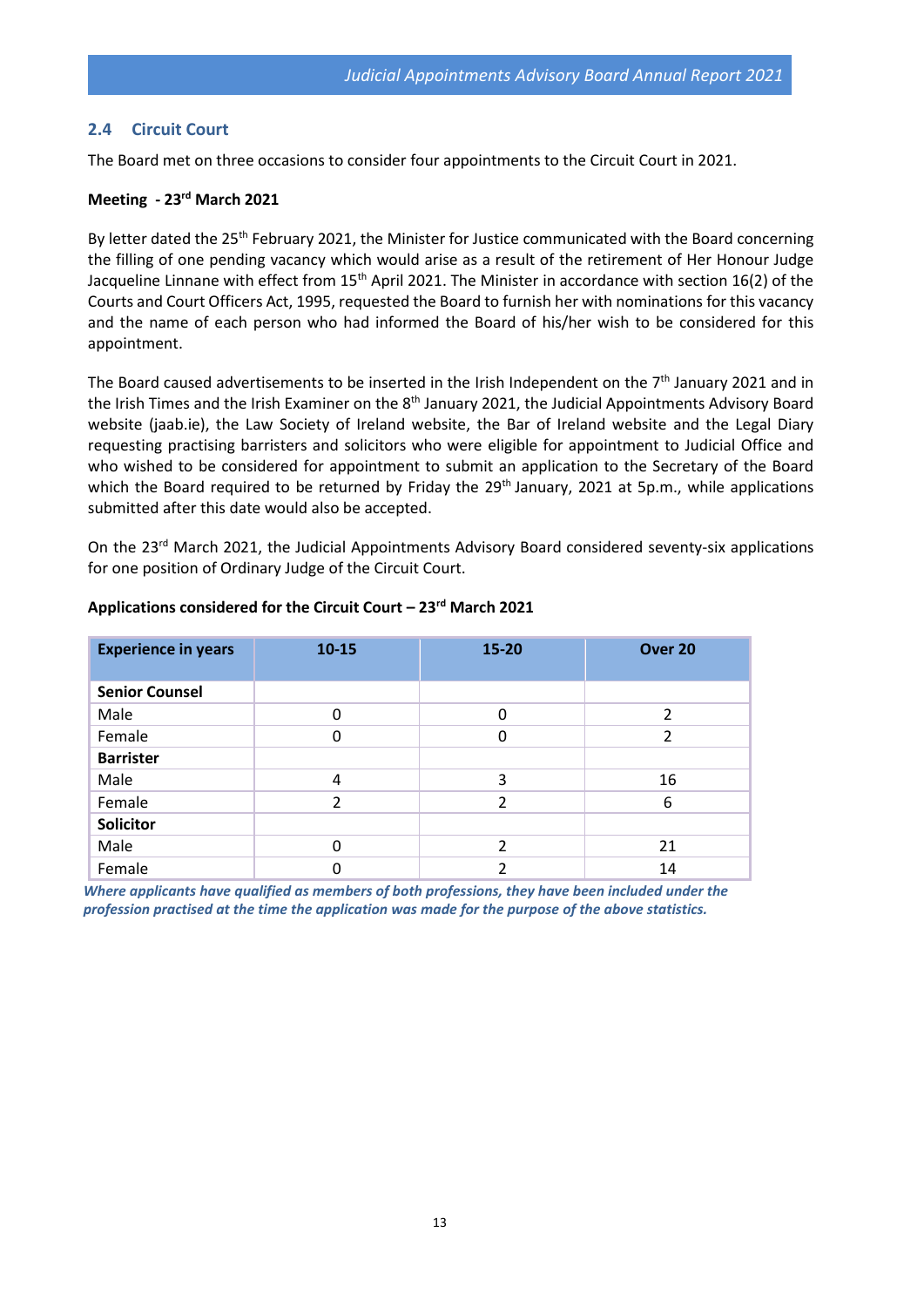#### **Meeting - 20th July 2021**

By letter dated the 30<sup>th</sup> June 2021, the Minister for Justice communicated with the Board concerning the filling of one pending vacancy which would arise as a result of the retirement of His Honour Judge Seán Ó Donnabháin with effect from 27<sup>th</sup> October 2021. The Minister in accordance with section 16(2) of the Courts and Court Officers Act, 1995, requested the Board to furnish her with nominations for this vacancy and the name of each person who had informed the Board of his/her wish to be considered for this appointment.

The Board caused advertisements to be inserted in the Irish Independent on the  $7<sup>th</sup>$  January 2021 and in the Irish Times and the Irish Examiner on the 8<sup>th</sup> January 2021, the Judicial Appointments Advisory Board website (jaab.ie), the Law Society of Ireland website, the Bar of Ireland website and the Legal Diary requesting practising barristers and solicitors who were eligible for appointment to Judicial Office and who wished to be considered for appointment to submit an application to the Secretary of the Board which the Board required to be returned by Friday the 29<sup>th</sup> January, 2021 at 5p.m., while applications submitted after this date would also be accepted.

On the 20th July 2021 the Judicial Appointments Advisory Board considered eighty-five applications for one position of Ordinary Judge of the Circuit Court.

| <b>Experience in years</b> | $10 - 15$ | 15-20 | Over 20 |
|----------------------------|-----------|-------|---------|
| <b>Senior Counsel</b>      |           |       |         |
| Male                       | 0         | 0     |         |
| Female                     | 0         | 0     |         |
| <b>Barrister</b>           |           |       |         |
| Male                       | 4         | 3     | 22      |
| Female                     |           | 6     | 6       |
| <b>Solicitor</b>           |           |       |         |
| Male                       |           | 2     | 21      |
| Female                     |           |       | 13      |

#### **Applications considered for the Circuit Court – 20th July 2021**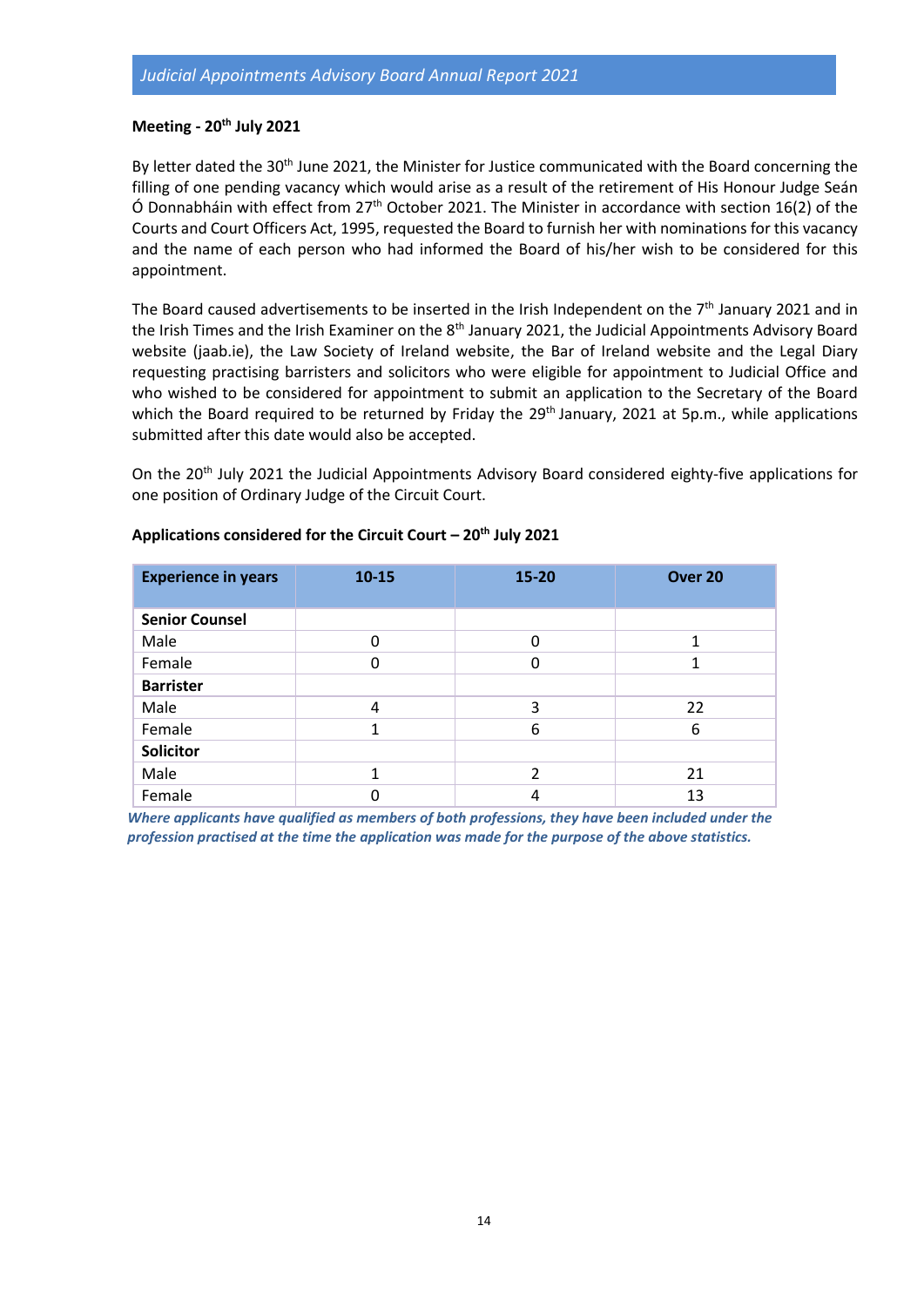## **Meeting - 13th December 2021**

By letter dated the 18<sup>th</sup> November 2021, the Minister for Justice communicated with the Board concerning the filling of two pending vacancies, one which would arise as a result of the nomination of Her Honour Judge Karen O'Connor to the High Court with effect from 16<sup>th</sup> November 2021, and one which would arise as a result of the retirement of The Hon. Mr. Justice Raymond Groarke with effect from 10<sup>th</sup> January 2022. The Minister in accordance with section 16(2) of the Courts and Court Officers Act, 1995, requested the Board to furnish her with nominations for these vacancies and the name of each person who had informed the Board of his/her wish to be considered for these appointments.

The Board caused advertisements to be inserted in the Irish Independent on the 7<sup>th</sup> January 2021 and in the Irish Times and the Irish Examiner on the 8<sup>th</sup> January 2021, the Judicial Appointments Advisory Board website (jaab.ie), the Law Society of Ireland website, the Bar of Ireland website and the Legal Diary requesting practising barristers and solicitors who were eligible for appointment to Judicial Office and who wished to be considered for appointment to submit an application to the Secretary of the Board which the Board required to be returned by Friday the 29<sup>th</sup> January, 2021 at 5p.m., while applications submitted after this date would also be accepted.

On the 13<sup>th</sup> December 2021 the Judicial Appointments Advisory Board considered eighty-nine applications for two positions of Ordinary Judge of the Circuit Court.

| <b>Experience in years</b> | $10 - 15$ | 15-20         | Over 20        |
|----------------------------|-----------|---------------|----------------|
|                            |           |               |                |
| <b>Senior Counsel</b>      |           |               |                |
| Male                       | 0         | 0             | $\mathfrak{p}$ |
| Female                     | 0         | 0             | 1              |
| <b>Barrister</b>           |           |               |                |
| Male                       | 4         | $\mathcal{P}$ | 22             |
| Female                     |           | 6             | 8              |
| <b>Solicitor</b>           |           |               |                |
| Male                       | 3         | $\mathcal{P}$ | 18             |
| Female                     |           | 4             | 15             |

#### **Applications considered for the Circuit Court – 13th December 2021**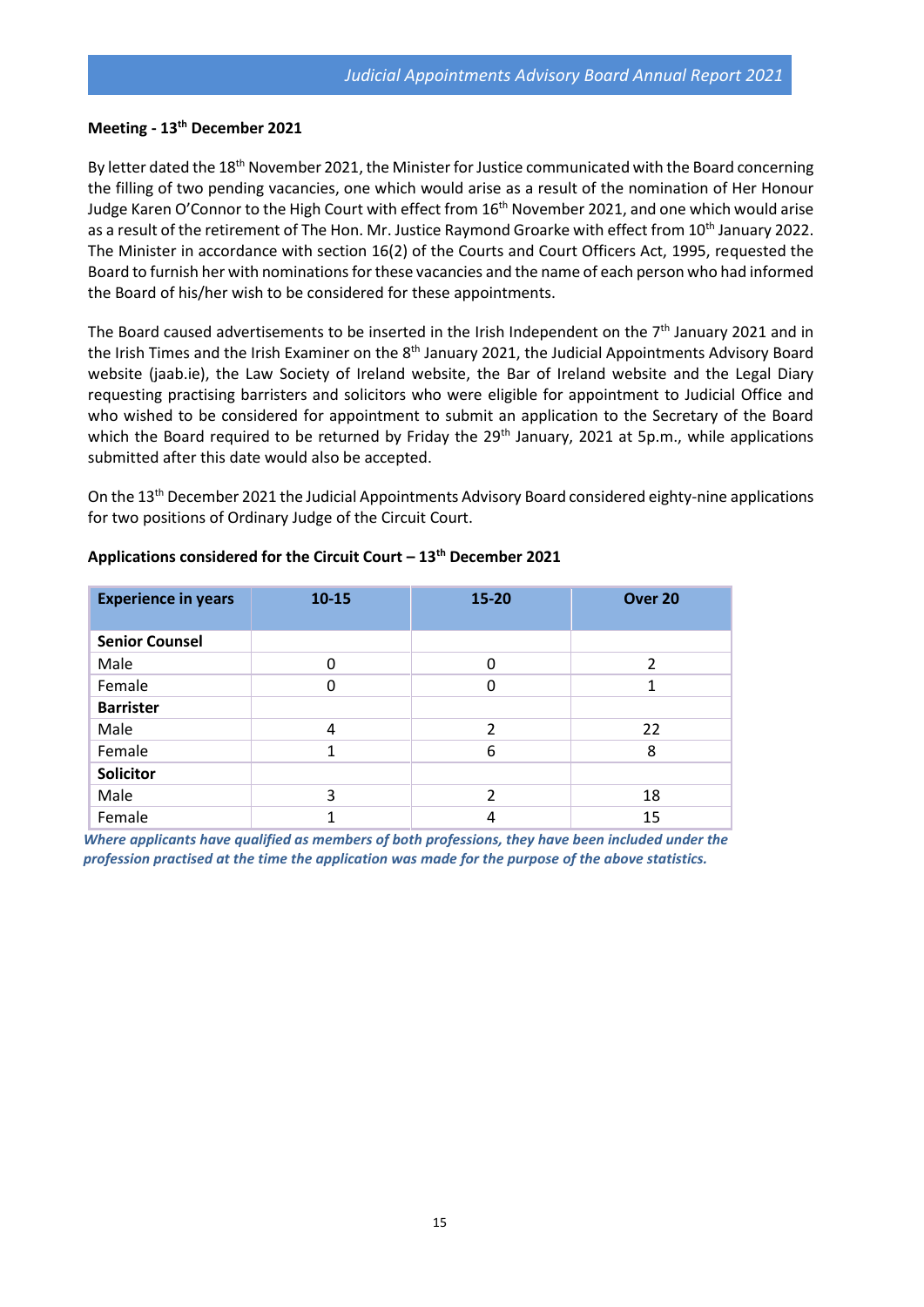#### **2.5 District Court**

The Board met on three occasions to consider six appointments to the District Court in 2021.

#### **Meeting - 23rd March 2021**

By letter dated the 25<sup>th</sup> February 2021, the Minister for Justice communicated with the Board concerning the filling of three pending vacancies in the District Court, one which would arise as a result of the nomination of His Honour Judge Colin Daly to the Circuit Court, one which would arise as a result of the retirement of Judge Patrick Durcan with effect from 15<sup>th</sup> May 2021 and one which would arise as a result of the retirement of Judge Terence J.W. Finn with effect from 9<sup>th</sup> June 2021. The Minister in accordance with section 16(2) of the Courts and Court Officers Act, 1995, requested the Board to furnish her with nominations for these vacancies and the name of each person who had informed the Board of his/her wish to be considered for these appointments.

The Board caused advertisements to be inserted in the Irish Independent on the  $7<sup>th</sup>$  January 2021 and in the Irish Times and the Irish Examiner on the 8<sup>th</sup> January 2021, the Judicial Appointments Advisory Board website (jaab.ie), the Law Society of Ireland website, the Bar of Ireland website and the Legal Diary requesting practising barristers and solicitors who were eligible for appointment to Judicial Office and who wished to be considered for appointment to submit an application to the Secretary of the Board which the Board required to be returned by Friday the 29<sup>th</sup> January, 2021 at 5p.m., while applications submitted after this date would also be accepted.

On the 23<sup>rd</sup> March 2021, the Judicial Appointments Advisory Board considered eighty-three applications for three positions of Judge of the District Court.

| <b>Experience in years</b> | $10 - 15$ | 15-20          | Over 20 |
|----------------------------|-----------|----------------|---------|
| <b>Senior Counsel</b>      |           |                |         |
| Male                       | 0         | 0              | 0       |
| Female                     | 0         | 0              | ი       |
| <b>Barrister</b>           |           |                |         |
| Male                       | 3         | $\overline{4}$ |         |
| Female                     | 4         | 1              | 4       |
| <b>Solicitor</b>           |           |                |         |
| Male                       | 4         | 6              | 19      |
| Female                     | 4         | 5              | 22      |

#### **Applications considered for the District Court – 23rd March 2021**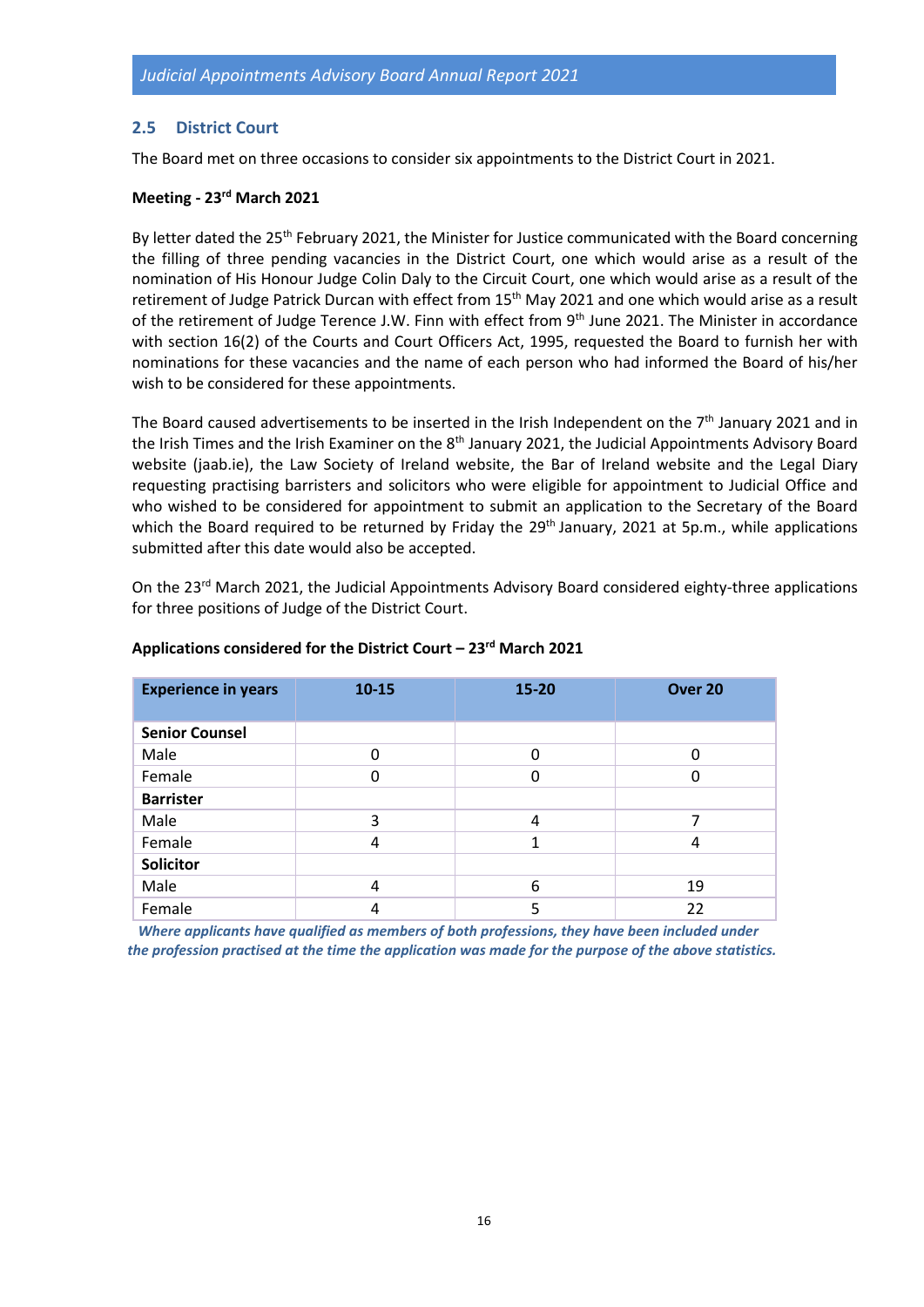#### **Meeting - 20th July 2021**

By letter dated 30<sup>th</sup> June 2021, the Minister for Justice communicated with the Board concerning the filling of one pending vacancy in the District Court, which would arise as a result of the retirement of Judge Flannan Brennan with effect from 18<sup>th</sup> August 2021. The Minister in accordance with section 16(2) of the Courts and Court Officers Act, 1995, requested the Board to furnish her with nominations for this vacancy and the name of each person who had informed the Board of his/her wish to be considered for this appointment.

The Board caused advertisements to be inserted in the Irish Independent on the 7th January 2021 and in the Irish Times and the Irish Examiner on the 8<sup>th</sup> January 2021, the Judicial Appointments Advisory Board website (jaab.ie), the Law Society of Ireland website, the Bar of Ireland website and the Legal Diary requesting practising barristers and solicitors who were eligible for appointment to Judicial Office and who wished to be considered for appointment to submit an application to the Secretary of the Board which the Board required to be returned by Friday the 29<sup>th</sup> January, 2021 at 5p.m., while applications submitted after this date would also be accepted.

On the 20<sup>th</sup> July 2021 the Judicial Appointments Advisory Board considered one hundred and five applications for one position of Judge of the District Court.

<span id="page-17-0"></span>

| <b>Experience in years</b> | $10 - 15$      | 15-20    | Over 20 |
|----------------------------|----------------|----------|---------|
| <b>Senior Counsel</b>      |                |          |         |
| Male                       | 0              | $\Omega$ | 0       |
| Female                     | 0              | $\Omega$ | 0       |
| <b>Barrister</b>           |                |          |         |
| Male                       | $\overline{2}$ | 4        | 8       |
| Female                     | 6              | 3        | 5       |
| <b>Solicitor</b>           |                |          |         |
| Male                       | 8              | 6        | 26      |
| Female                     |                | 10       | 22      |

Applications considered for the District Court –  $20<sup>th</sup>$  July 2021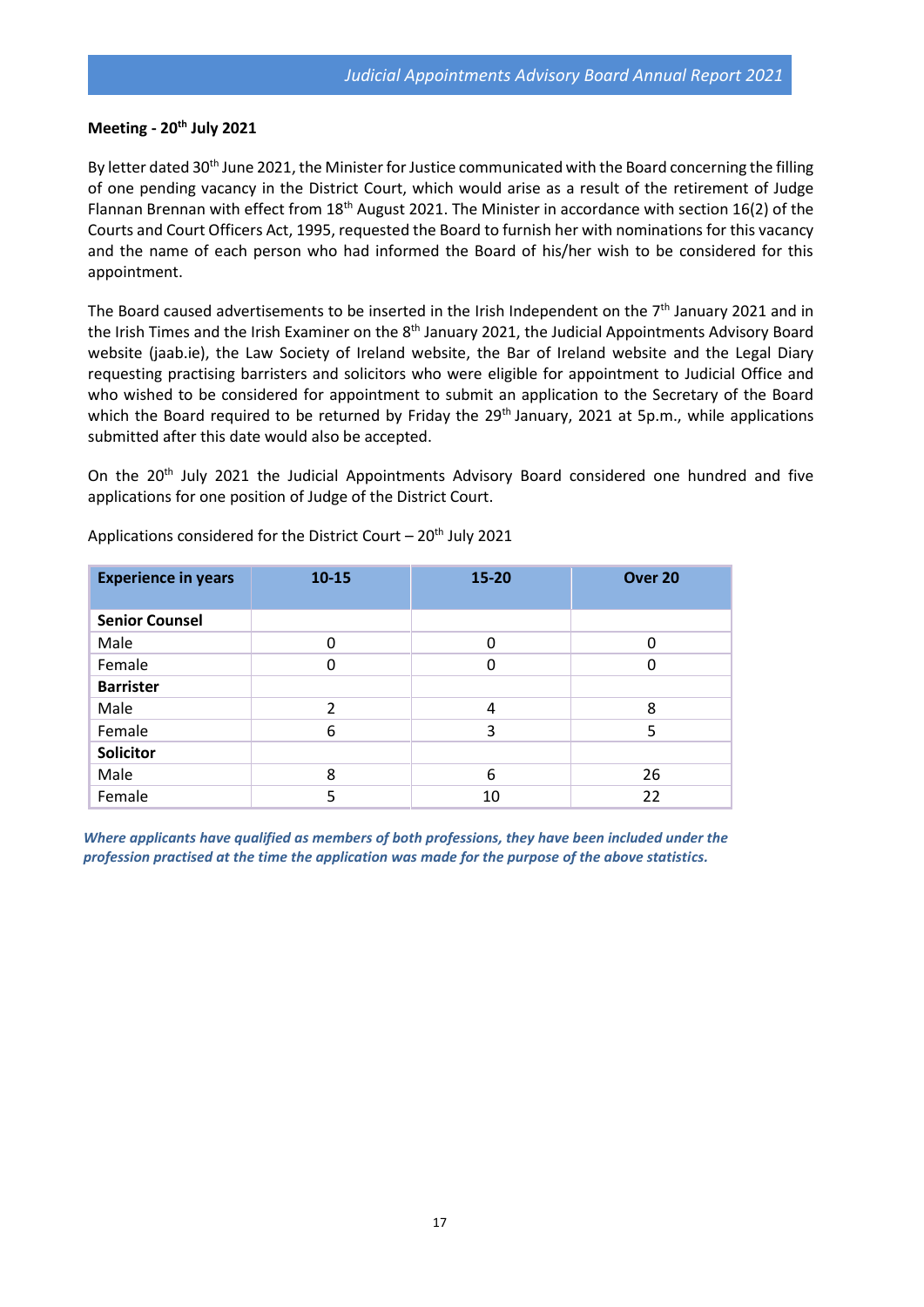#### **Meeting - 13th December 2021**

By letter dated the 18<sup>th</sup> November 2021, the Minister for Justice communicated with the Board concerning the filling of two vacancies in the District Court, one which had arisen as a result of the death of Judge Denis McLoughlin, a serving Judge, on 23<sup>rd</sup> September 2021 and one which would arise as a result of the retirement of Judge Kevin Kilrane with effect from 1<sup>st</sup> March 2022. The Minister in accordance with section 16(2) of the Courts and Court Officers Act, 1995, requested the Board to furnish her with nominations for these vacancies and the name of each person who had informed the Board of his/her wish to be considered for these appointments.

The Board caused advertisements to be inserted in the Irish Independent on the  $7<sup>th</sup>$  January 2021 and in the Irish Times and the Irish Examiner on the 8<sup>th</sup> January 2021, the Judicial Appointments Advisory Board website (jaab.ie), the Law Society of Ireland website, the Bar of Ireland website and the Legal Diary requesting practising barristers and solicitors who were eligible for appointment to Judicial Office and who wished to be considered for appointment to submit an application to the Secretary of the Board which the Board required to be returned by Friday the  $29<sup>th</sup>$  January, 2021 at 5p.m., while applications submitted after this date would also be accepted.

On the 13<sup>th</sup> December 2021 the Judicial Appointments Advisory Board considered one hundred and seven applications for two positions of Judge of the District Court.

| <b>Experience in years</b> | $10 - 15$ | 15-20    | Over 20 |
|----------------------------|-----------|----------|---------|
|                            |           |          |         |
| <b>Senior Counsel</b>      |           |          |         |
| Male                       | 0         | $\Omega$ | 0       |
| Female                     | ი         | 0        | 0       |
| <b>Barrister</b>           |           |          |         |
| Male                       | 5         | 4        | 7       |
| Female                     | 7         | 4        | 5       |
| <b>Solicitor</b>           |           |          |         |
| Male                       | 5         | 6        | 29      |
| Female                     | 4         | 9        | 22      |

Applications considered for the District Court –  $13<sup>th</sup>$  December 2021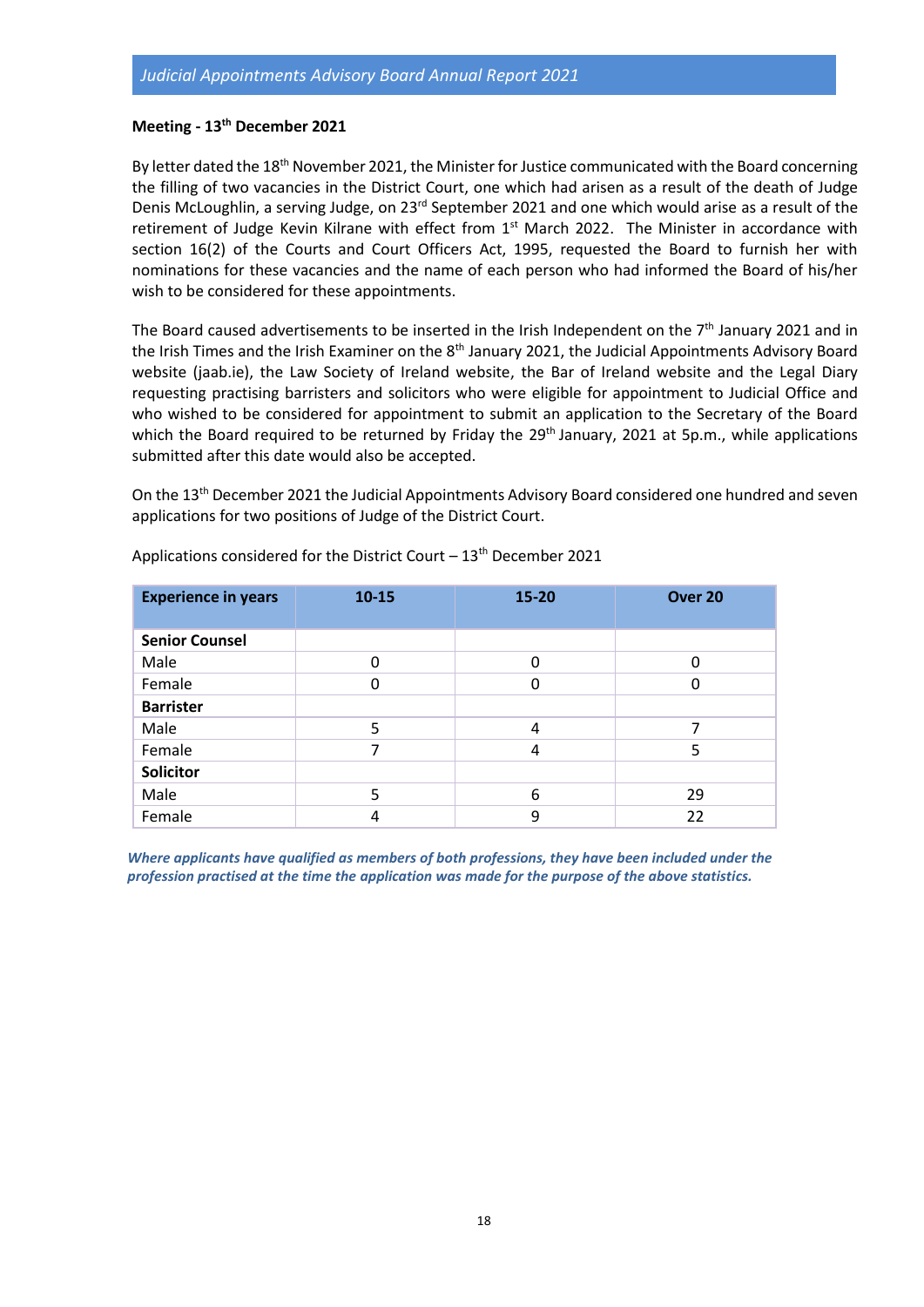## **2.6 Summary**

The following fifteen persons were appointed to judicial office in 2021 by the President on the nomination of the Government, following recommendations made by the Board:

| <b>High Court</b>                   |
|-------------------------------------|
| The Hon. Ms. Justice Siobhán Stack  |
| The Hon. Mr. Justice David Holland  |
| The Hon. Mr. Justice Cian Ferriter  |
| The Hon. Ms. Justice Emily Egan     |
| The Hon. Ms. Justice Caroline Biggs |
| The Hon. Mr. Justice Conor Dignam   |
| The Hon. Ms. Justice Siobhán Phelan |
| <b>Circuit Court</b>                |
| Her Honour Judge Orla Crowe         |
| His Honour Judge Dara Hayes         |
| <b>District Court</b>               |
| Judge Joanne Carroll                |
| Judge Cephas Power                  |
| Judge Raymond Finnegan              |
| Judge Máire Conneely                |
| Judge Brendan O'Reilly              |
| Judge Patricia Cronin               |

The following table is a statistical profile of those appointed who had been recommended by the Board:

<span id="page-19-0"></span>

| <b>Experience in years</b> | 10 to 15 | 15 to 20     | Over 20        |
|----------------------------|----------|--------------|----------------|
|                            |          |              |                |
| <b>Senior Counsel</b>      |          |              |                |
| Male                       | 0        | 0            | 3              |
| Female                     | 0        | 0            | 5              |
| <b>Barrister</b>           |          |              |                |
| Male                       | 0        | $\mathbf{1}$ | 1              |
| Female                     | 0        | 0            |                |
| <b>Solicitor</b>           |          |              |                |
| Male                       | 0        | 0            | $\overline{2}$ |
| Female                     | ი        | 1            |                |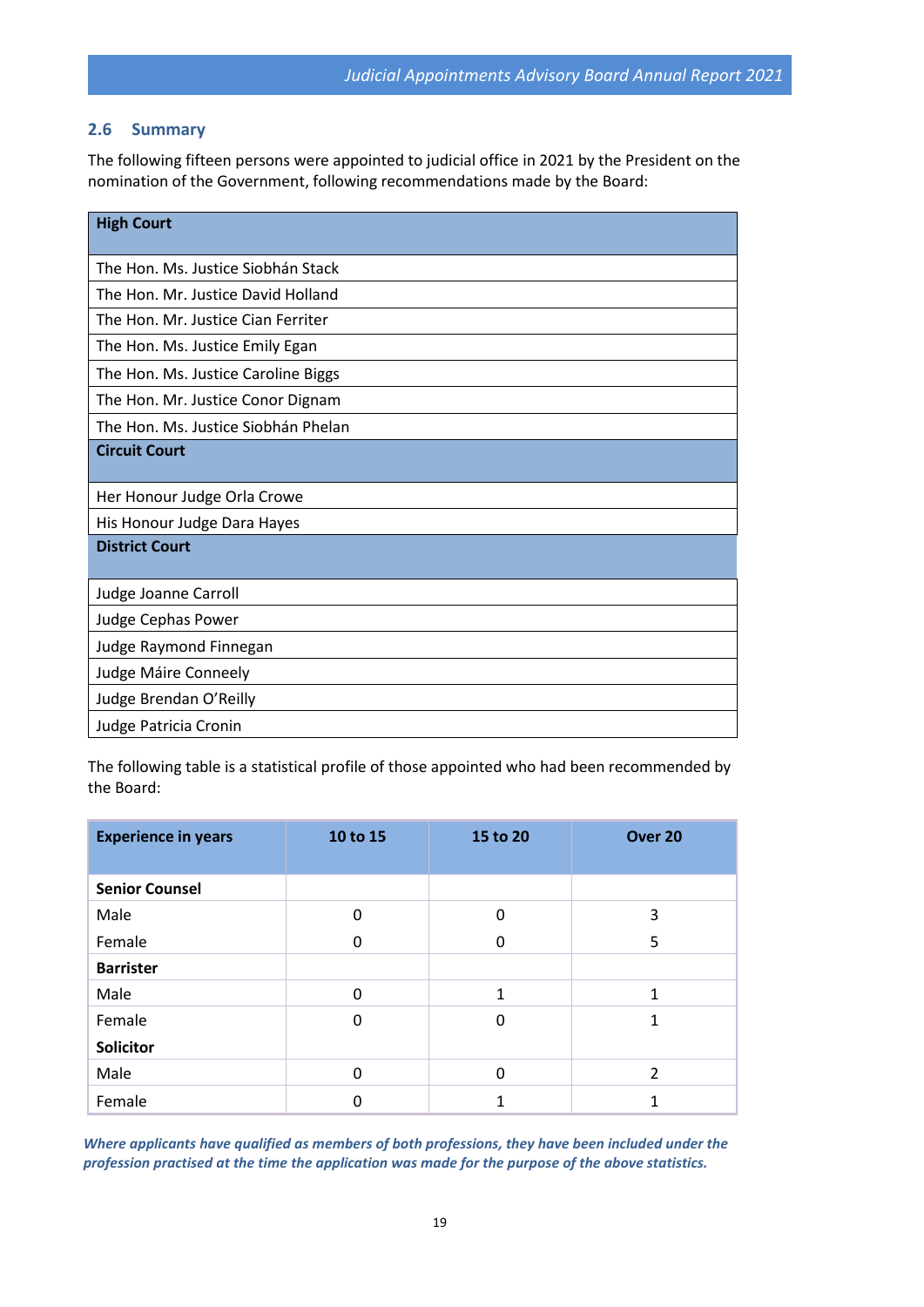# CHAPTER 3: STATISTICS

Percentages have been rounded to the nearest whole number for the purpose of the below statistics:

**Total number of applications received for appointment to the Office of Ordinary Judge of the Supreme Court in 2021.**

|              | <b>Total</b> | <b>Male</b> | <b>Female</b> | <b>Senior</b><br><b>Counsel</b> | <b>Barrister</b> | <b>Solicitor</b> |
|--------------|--------------|-------------|---------------|---------------------------------|------------------|------------------|
| <b>Total</b> |              |             |               | 0                               |                  |                  |
| % of Total   | 100%         | 0%          | 0%            | 0%                              | 0%               | 0%               |

**Total number of applications received for appointment to the Office of Ordinary Judge of the Court of Appeal in 2021.**

|              | Total | <b>Male</b> | <b>Female</b> | <b>Senior</b><br><b>Counsel</b> | <b>Barrister</b> | <b>Solicitor</b> |
|--------------|-------|-------------|---------------|---------------------------------|------------------|------------------|
| <b>Total</b> |       |             |               |                                 |                  |                  |
| % of Total   | 100%  | 50%         | 50%           | 100%                            | 0%               | 0%               |

**Total number of applications received for appointment to the Office of Ordinary Judge of the High Court in 2021.**

|              | <b>Total</b> | <b>Male</b> | <b>Female</b> | <b>Senior</b><br><b>Counsel</b> | <b>Barrister</b> | <b>Solicitor</b> |
|--------------|--------------|-------------|---------------|---------------------------------|------------------|------------------|
| <b>Total</b> | 57           | 35          | 22            | 32                              | 4                | 21               |
| % of Total   | 100%         | 61%         | 39%           | 56%                             | 7%               | 37%              |

**Total number of applications received for appointment to the Office of Ordinary Judge of the Circuit Court in 2021.**

|              | Total | <b>Male</b> | <b>Female</b> | <b>Senior</b><br><b>Counsel</b> | <b>Barrister</b> | <b>Solicitor</b> |
|--------------|-------|-------------|---------------|---------------------------------|------------------|------------------|
| <b>Total</b> | 106   | 65          | 41            |                                 | 52               | 49               |
| % of Total   | 100%  | 61%         | 39%           | 4%                              | 50%              | 46%              |

**Total number of applications received for appointment to the Office of Judge of the District Court in 2021.**

|              | <b>Total</b> | <b>Male</b> | Female | <b>Senior</b><br><b>Counsel</b> | <b>Barrister</b> | <b>Solicitor</b> |
|--------------|--------------|-------------|--------|---------------------------------|------------------|------------------|
| <b>Total</b> | 122          | 65          | 57     | O                               | 35               | 87               |
| % of Total   | 100%         | 53%         | 47%    | 0%                              | 29%              | 71%              |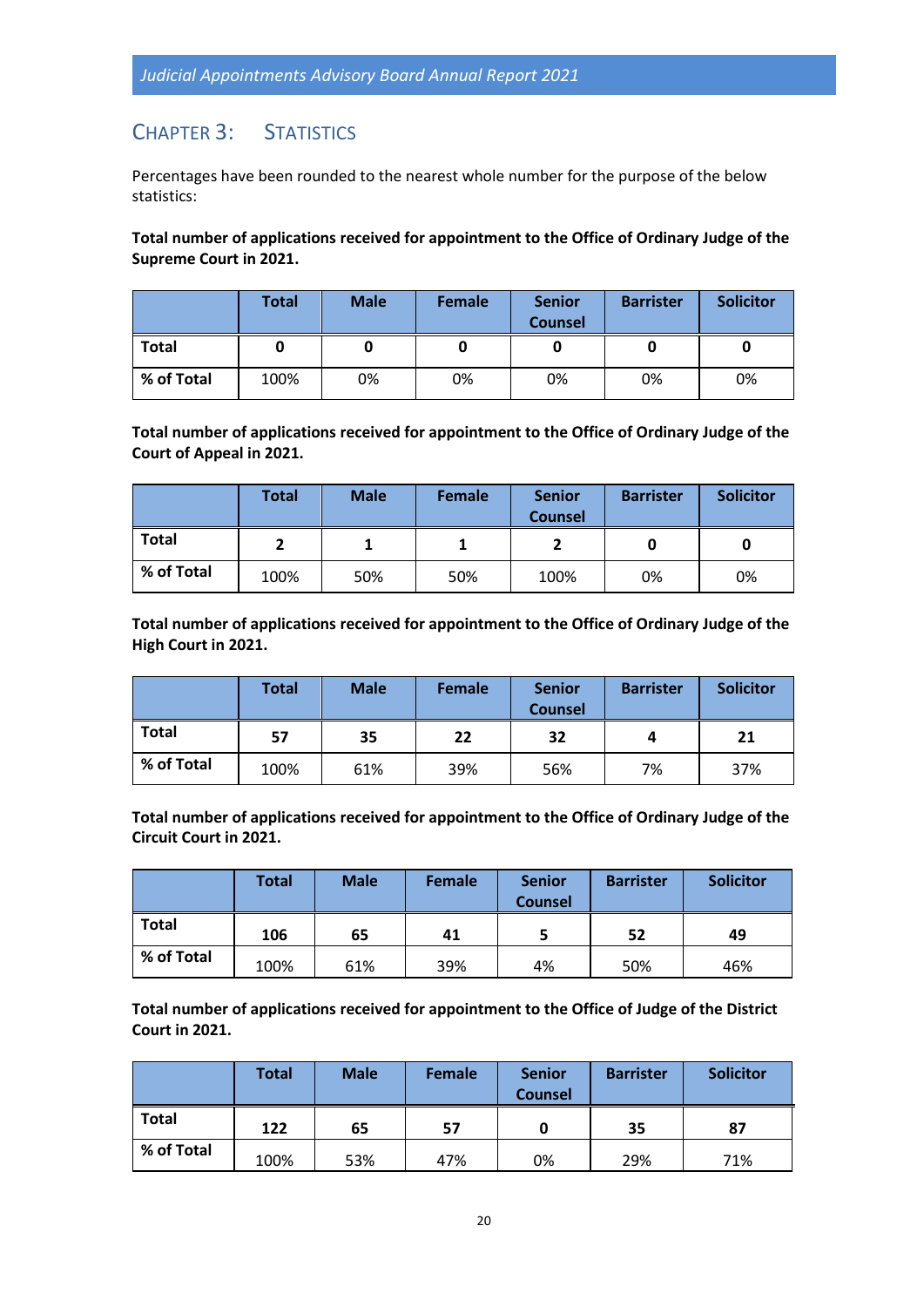# **Geographical Analysis of Applications – All Jurisdictions**

|                  | <b>Number of Applicants</b> | % of Applicants |
|------------------|-----------------------------|-----------------|
| Dublin           | 149                         | 52%             |
| Rest of Leinster | 52                          | 18%             |
| Connaught        | 25                          | 9%              |
| Munster          | 50                          | 17%             |
| Ulster           | 11                          | 4%              |
| Outside Ireland  | 0                           | 0%              |
| Total            | 287                         | 100%            |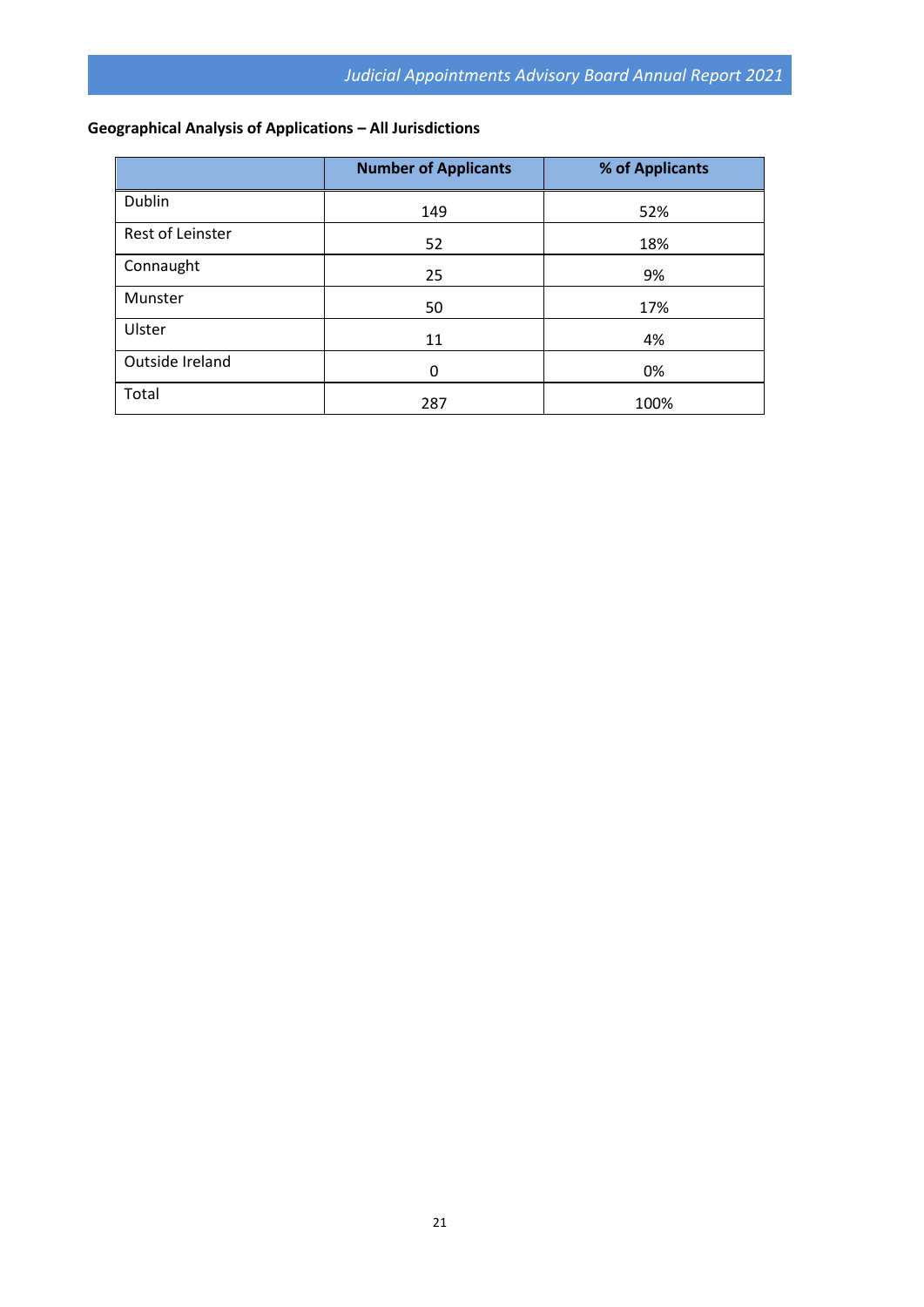# <span id="page-22-0"></span>CHAPTER 4: APPENDICES

#### <span id="page-22-1"></span>**Appendix (i)**

#### <span id="page-22-2"></span>**Rules of the Judicial Appointments Advisory Board**

#### **Definitions**

1. The following definitions apply for the purposes of these rules:

"The Act" means the Courts and Court Officers Act, 1995 (No. 31 of 1995); as amended.

"The Board" means the Judicial Appointments Advisory Board, established under section 13 of the Act.

"The Minister" means the Minister for Justice.

#### Chairperson

2. The Chief Justice of Ireland, for so long as he or she holds office as such, shall be the Chairperson of the Board.

#### **Meetings**

- 3. (1) The Board shall meet on such dates and at such times and in such places as the Chairperson of the Board shall from time to time direct.
	- (2) Subject to sub-rule 2(a) of this rule, the Chairperson of the Board shall, not less than ten days before the date of any meeting of the Board, cause written notice of such meeting to be given to each member of the Board.
		- (a) The Chairperson may, where he or she considers it justified by the urgency of the matter or other reason, give such lesser period of notice for the purpose of sub-rule (2) of this rule as he or she considers appropriate.
	- (3) A meeting of the Board may be adjourned to any date, time and place that the Board may decide.

#### Quorum

4. At any meeting of the Board a majority of the members of the Board shall constitute a Quorum.

#### **Presiding Member**

- 5. The presiding member at any meeting of the Board shall be:
	- (a) the Chairperson of the Board;
	- (b) in the absence of the Chairperson of the Board, the President of the Court of Appeal;
	- (c) in the absence of both the Chairperson of the Board and the President of the Court of Appeal, the President of the High Court;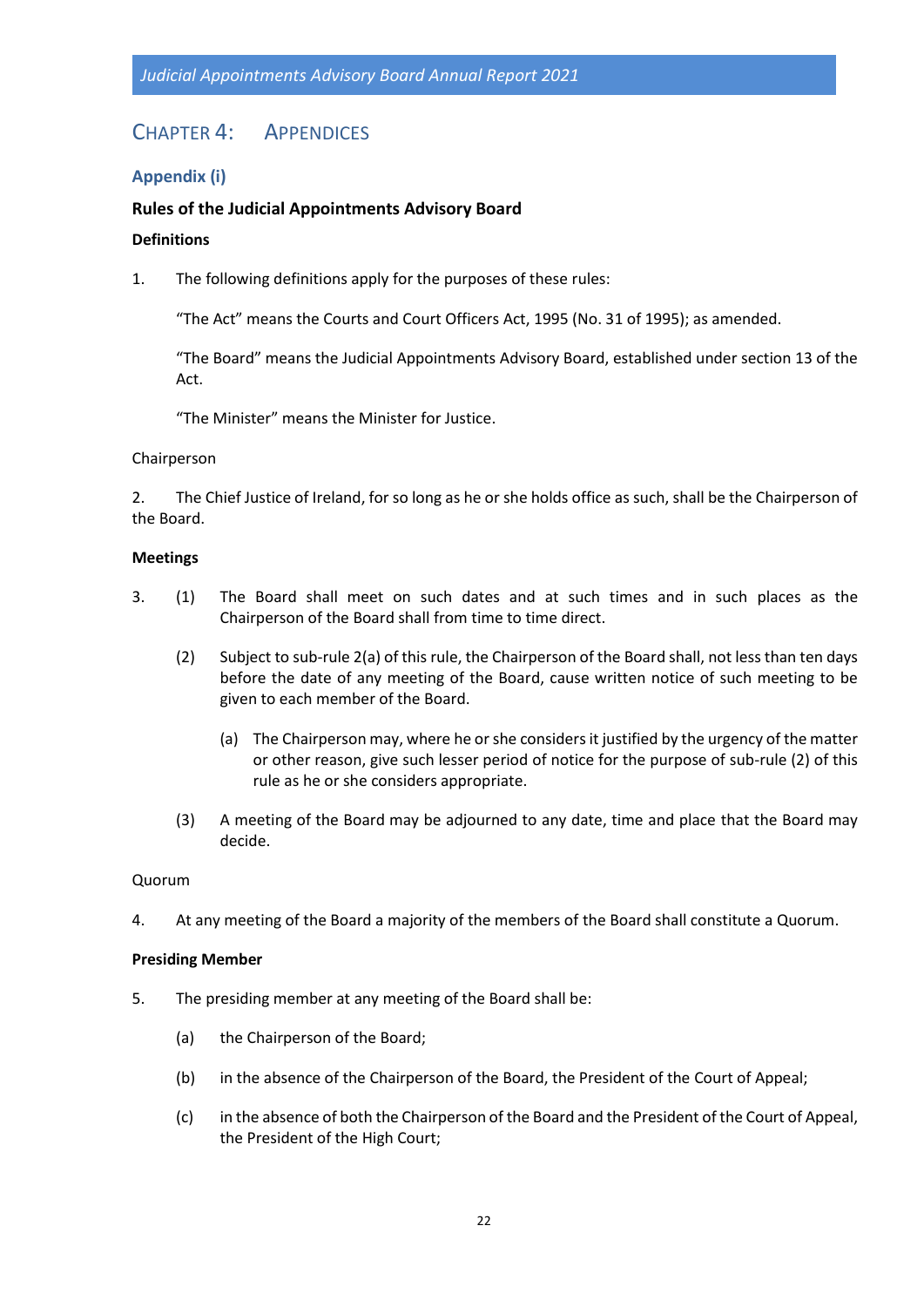(d) in the absence of the Chairperson of the Board, the President of the Court of Appeal and the President of the High Court, such other person as may be agreed upon by a majority of the members of the Board present at the meeting.

#### **Secretary**

- 6. (1) The Chairperson of the Board shall appoint a person to act as Secretary.
	- (2) The Secretary shall carry out such duties as may be conferred upon him or her by the Chairperson of the Board, and in particular shall be responsible for recording the minutes of the meetings of the Board.
	- (3) In the absence of the Secretary at a meeting of the Board, the presiding member shall appoint one of the members of the Board there present to record the minutes of that meeting.

#### **Voting**

- 7. (1) Voting at meetings of the Board shall be by show of hands.
	- (2) Subject to rule 8, any resolution of the Board shall be passed by a majority of the members present at the meeting at which the resolution is considered, and such resolution shall be minuted.
	- (3) The presiding member at any meeting of the Board shall be entitled to vote and, in the event of a vote upon a resolution producing an equal division, the presiding member shall also have the casting vote.

#### **Amendment of Rules**

- 8. (1) Subject to sub-rules 1(a) and (3) of this rule, these rules may be amended by a majority vote of all members of the Board on written notice being given to the Chairperson of the Board not less than ten days before the date of the meeting of the Board at which the amendment will be considered.
	- (a) Subject to sub-rule (3) of this rule, where the Chairperson wishes to propose an amendment of these rules, the Chairperson shall cause written notice of the meeting to be given to each member of the Board not less than ten days before the date of the meeting of the Board at which the amendment will be considered.
	- (2) On receiving the notice referred to in sub-rule (1) of this rule, the Chairperson of the Board shall immediately cause a copy of the notice to be sent to each member of the Board.
	- (3) Where the Chairperson considers it justified by the urgency of the matter or other reason, such lesser period of notice for the purpose of sub-rules (1) or 1(a) of this rule may be given as the Chairperson considers appropriate."

#### **Sub-committees**

9. (1) The Board may from time to time establish sub-committees comprised of members of the Board to which it may delegate the performance of any of the functions assigned to it under Part IV of the 1995 Act, save that no sub-committee may recommend to the Minister any person for appointment to judicial office, such function belonging exclusively to the Board.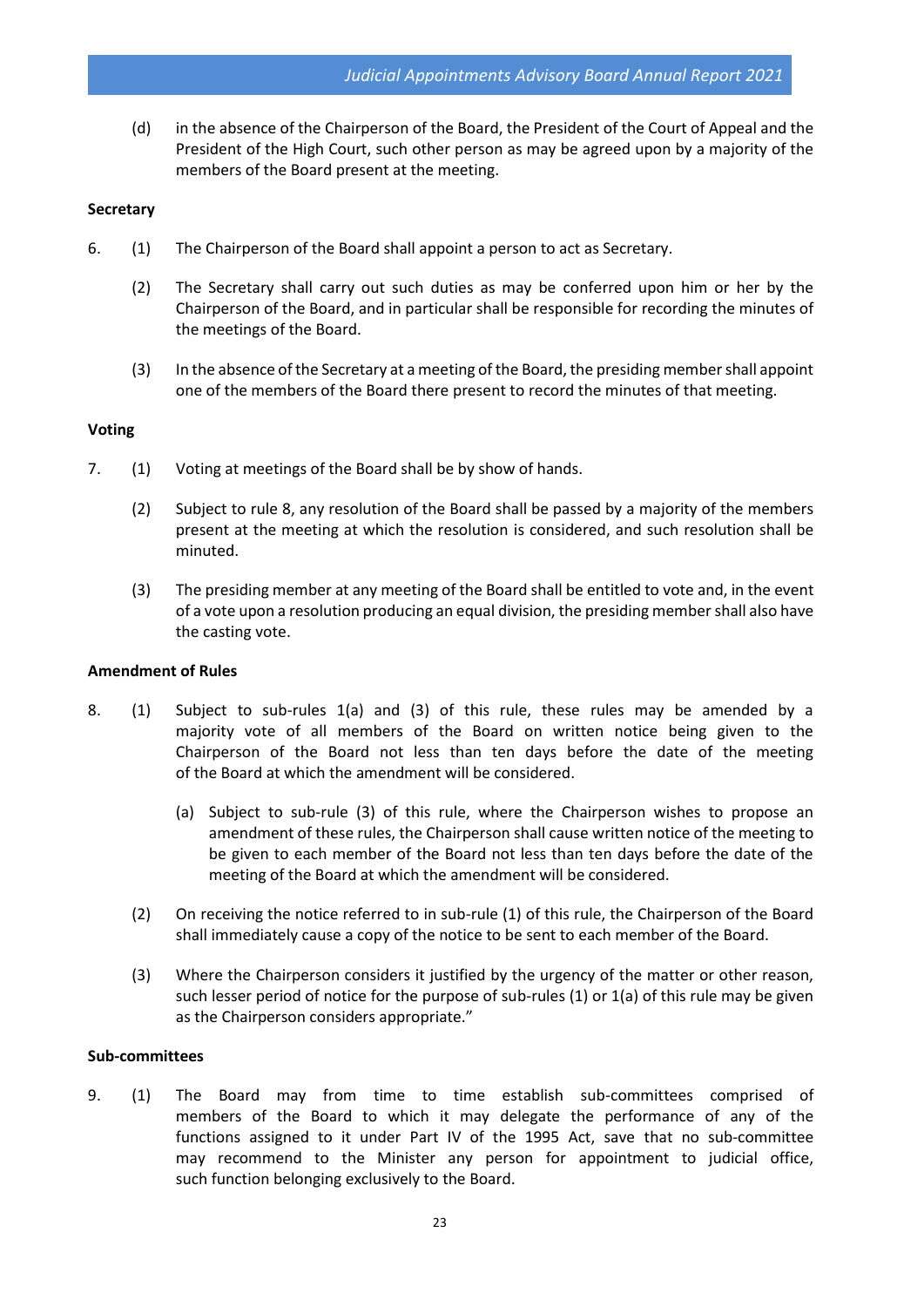- (2) Each sub-committee shall have not fewer than three members.
- (3) Without prejudice to the generality of sub-rule (1) of this rule, the Board may in particular establish sub-committees to perform any one or more of the following functions:
	- (a) to advertise for applications for judicial appointments;
	- (b) to draw up application forms to be used by applicants for appointment to judicial office;
	- (c) to consult persons concerning the suitability of applicants for appointment to judicial office;
	- (d) to make arrangements for the interviewing of, and to interview applicants who wish to be considered by the Board for appointment to judicial office and
	- (e) to do such other things as the Board considers necessary to enable it to discharge its duties under Part IV of the 1995 Act.
- (4) The Chairperson of each sub-committee shall be appointed by the Chairperson of the Board.
- (5) Resolutions of each sub-committee shall be passed by a majority of its members.
- (6) Each sub-committee shall meet on such dates and at such times and in such places, and shall give such notice of each meeting, as the sub-committee shall determine.

#### **Interpretation**

10. These rules are to be interpreted in conjunction with the provisions of Part IV of the 1995 Act.

#### **Commencement**

11. These rules shall come into force on such date as the Board shall determine.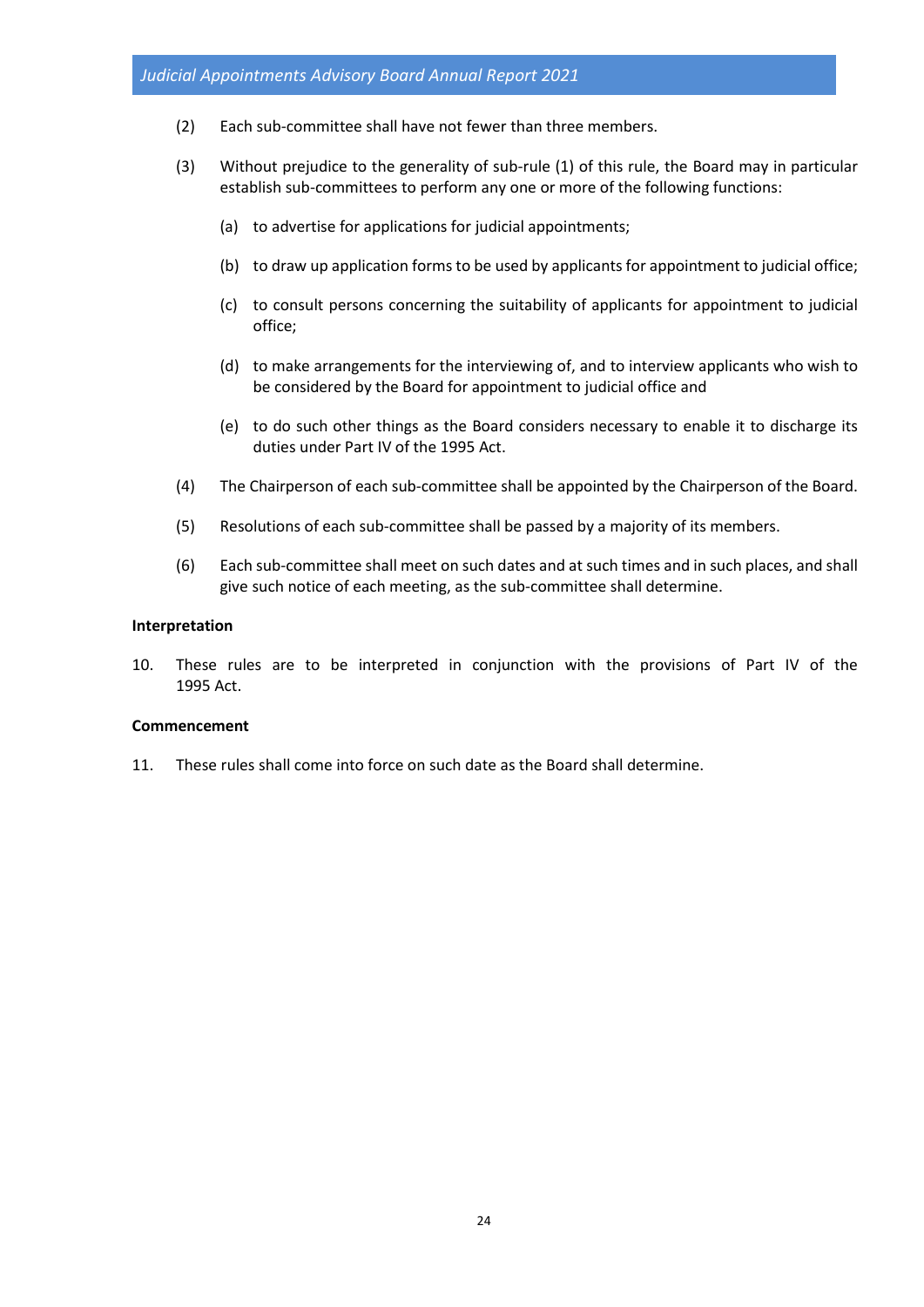# <span id="page-25-0"></span>**Appendix (ii)**

| <b>Supreme Court</b>  |                            |                               |  |  |  |
|-----------------------|----------------------------|-------------------------------|--|--|--|
| <b>Board Meetings</b> | <b>Number of Vacancies</b> | <b>Number of Applications</b> |  |  |  |
| <b>March 1996</b>     | 3                          | 5                             |  |  |  |
| June 1999             | 1                          | 4                             |  |  |  |
| January 2000          | 3                          | 6                             |  |  |  |
| <b>June 2000</b>      | 1                          | $\overline{2}$                |  |  |  |
| October 2002          | $\mathbf{1}$               | $\overline{2}$                |  |  |  |
| September 2004        | $\mathbf{1}$               | $\overline{\mathbf{c}}$       |  |  |  |
| <b>July 2006</b>      | $\mathbf{1}$               | $\overline{\mathbf{c}}$       |  |  |  |
| November 2009         | $\mathbf{1}$               | $\overline{2}$                |  |  |  |
| June 2010             | $\mathbf{1}$               | 1                             |  |  |  |
| <b>July 2015</b>      | $\mathbf{1}$               | 1                             |  |  |  |
| October 2017          | $\mathbf{1}$               | 1                             |  |  |  |
| <b>March 2019</b>     | $\overline{2}$             | 1                             |  |  |  |
| March 2020            | 1                          | 1                             |  |  |  |
| August 2020           | 1                          | 0                             |  |  |  |
| <b>March 2021</b>     | 1                          | 0                             |  |  |  |
| <b>July 2021</b>      | 1                          | 0                             |  |  |  |

# <span id="page-25-1"></span>**Numbers of valid applications considered at meetings of the Judicial Appointments Advisory Board 1996 – 2021**

| <b>Court of Appeal</b> |                            |                               |  |  |  |
|------------------------|----------------------------|-------------------------------|--|--|--|
| <b>Board Meeting</b>   | <b>Number of Vacancies</b> | <b>Number of Applications</b> |  |  |  |
| October 2014           |                            | 24                            |  |  |  |
| April 2016             |                            | 4                             |  |  |  |
| May 2017               |                            | 6                             |  |  |  |
| October 2017           |                            | 4                             |  |  |  |
| May 2018               |                            |                               |  |  |  |
| September 2018         |                            | 3                             |  |  |  |
| May 2019               |                            | 6                             |  |  |  |
| September 2019         |                            | 10                            |  |  |  |
| December 2019          |                            | 8                             |  |  |  |
| May 2021               |                            |                               |  |  |  |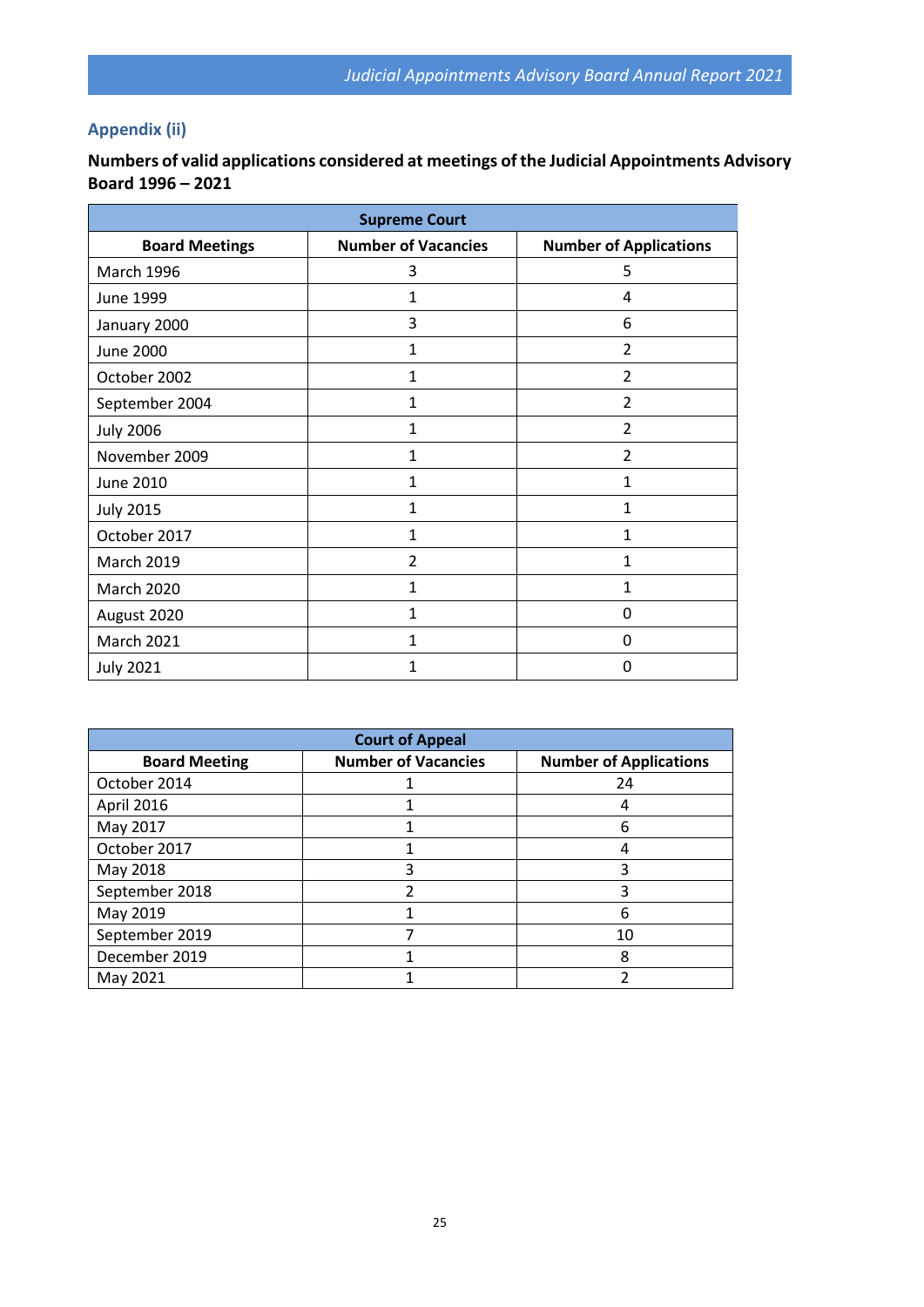| <b>High Court</b>     |                            |                               |  |  |  |
|-----------------------|----------------------------|-------------------------------|--|--|--|
| <b>Board Meetings</b> | <b>Number of Vacancies</b> | <b>Number of Applications</b> |  |  |  |
| March 1996            | 2                          | 16                            |  |  |  |
| May 1996              | $\overline{2}$             | 14                            |  |  |  |
| April 1997            | $\mathbf{1}$               | 13                            |  |  |  |
| April 1997            | $\mathbf{1}$               | 14                            |  |  |  |
| December 1997         | $\mathbf{1}$               | 13                            |  |  |  |
| November 1998         | $\overline{2}$             | 19                            |  |  |  |
| June 1999             | $\mathbf{1}$               | 18                            |  |  |  |
| October 1999          | $\overline{2}$             | 20                            |  |  |  |
| January 2000          | $\overline{1}$             | 18                            |  |  |  |
| <b>March 2000</b>     | $\overline{2}$             | 13                            |  |  |  |
| <b>July 2000</b>      | $\mathbf{1}$               | 9                             |  |  |  |
| January 2002          | $\mathbf{1}$               | 14                            |  |  |  |
| <b>June 2002</b>      | 4                          | 27                            |  |  |  |
| December 2002         | $\mathbf{1}$               | 25                            |  |  |  |
| September 2004        | 3                          | 17                            |  |  |  |
| October 2005          | $\overline{2}$             | 14                            |  |  |  |
| February 2006         | $\mathbf{1}$               | 19                            |  |  |  |
| <b>March 2007</b>     | $\overline{2}$             | 26                            |  |  |  |
| April 2007            | 4                          | 33                            |  |  |  |
|                       | $\mathbf{1}$               | 23                            |  |  |  |
| February 2008         | $\mathbf{1}$               |                               |  |  |  |
| <b>July 2010</b>      | $\overline{2}$             | 13                            |  |  |  |
| <b>July 2011</b>      |                            | 14                            |  |  |  |
| April 2012            | 3                          | 19                            |  |  |  |
| February 2013         | $\overline{2}$             | 18                            |  |  |  |
| November 2013         | 3                          | 26                            |  |  |  |
| February 2014         | 3                          | 43                            |  |  |  |
| <b>June 2014</b>      | 3                          | 50                            |  |  |  |
| September 2014        | 5                          | 77                            |  |  |  |
| October 2014          | 4                          | 78                            |  |  |  |
| December 2014         | $\mathbf{1}$               | 62                            |  |  |  |
| <b>June 2015</b>      | 2                          | 45                            |  |  |  |
| November 2015         | $\overline{2}$             | 41                            |  |  |  |
| April 2016            | $\overline{2}$             | 30                            |  |  |  |
| May 2017              | $\overline{2}$             | 31                            |  |  |  |
| October 2017          | $\overline{2}$             | 26                            |  |  |  |
| February 2018         | $\mathbf{1}$               | 27                            |  |  |  |
| May 2018              | $\mathbf{1}$               | 28                            |  |  |  |
| <b>June 2018</b>      | 3                          | 31                            |  |  |  |
| September 2018        | $\mathbf{1}$               | 30                            |  |  |  |
| December 2018         | $\overline{2}$             | 38                            |  |  |  |
| <b>July 2019</b>      | $\mathbf{1}$               | 33                            |  |  |  |
| October 2019          | Anticipated vacancies      | 34                            |  |  |  |
| December 2019         | Consequential vacancies    | 37                            |  |  |  |
| August 2020           | 1                          | 30                            |  |  |  |
| November 2020         | $\mathbf{1}$               | 26                            |  |  |  |
| <b>July 2021</b>      | 5                          | 48                            |  |  |  |
| September 2021        | 4                          | 50                            |  |  |  |
| December 2021         | $\mathbf{1}$               | 45                            |  |  |  |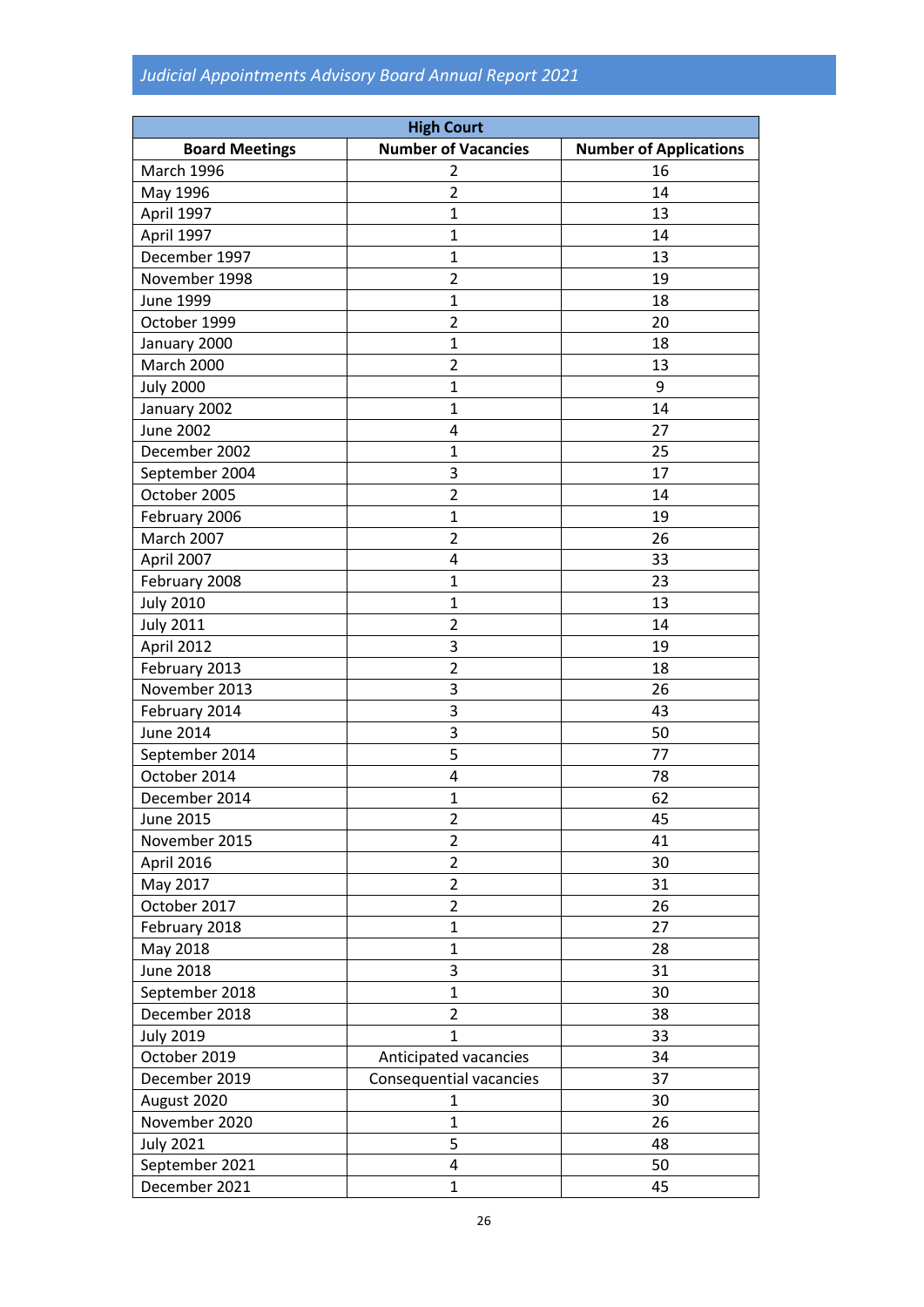| <b>Circuit Court</b>  |                            |                               |  |  |  |
|-----------------------|----------------------------|-------------------------------|--|--|--|
| <b>Board Meetings</b> | <b>Number of Vacancies</b> | <b>Number of Applications</b> |  |  |  |
| <b>June 1996</b>      | 9                          | 194                           |  |  |  |
| December 1996         | $\overline{2}$             | 199                           |  |  |  |
| May 1997              | $\overline{2}$             | 204                           |  |  |  |
| February 1998         | 3                          | 219                           |  |  |  |
| March 1999            | $\mathbf{1}$               | 221                           |  |  |  |
| December 1999         | $\mathbf{1}$               | 224                           |  |  |  |
| January 2001          | $\mathbf{1}$               | 100                           |  |  |  |
| <b>July 2001</b>      | 3                          | 98                            |  |  |  |
| <b>June 2002</b>      | $\mathbf{1}$               | 91                            |  |  |  |
| September 2002        | $\overline{2}$             | 90                            |  |  |  |
| January 2004          | $\mathbf{1}$               | 46                            |  |  |  |
| September 2004        | 3                          | 82                            |  |  |  |
| December 2005         | $\mathbf{1}$               | 53                            |  |  |  |
| <b>March 2007</b>     | $\mathbf{1}$               | 82                            |  |  |  |
| April 2007            | 4                          | 103                           |  |  |  |
| <b>July 2007</b>      | $\mathbf{1}$               | 90                            |  |  |  |
| June 2009             | $\overline{2}$             | 73                            |  |  |  |
| <b>March 2011</b>     | $\mathbf{1}$               | 82                            |  |  |  |
| November 2011         | 4                          | 95                            |  |  |  |
| February/March 2012   | 7                          | 149                           |  |  |  |
| <b>July 2013</b>      | 1                          | 69                            |  |  |  |
| October 2014          | $\mathbf{1}$               | 133                           |  |  |  |
| October 2014          | 7                          | 137                           |  |  |  |
| <b>June 2015</b>      | 1                          | 135                           |  |  |  |
| November 2015         | $\mathbf{1}$               | 133                           |  |  |  |
| April 2016            | $\mathbf{1}$               | 112                           |  |  |  |
| May 2017              | 3                          | 90                            |  |  |  |
| November 2017         | $\mathbf{1}$               | 72                            |  |  |  |
| <b>June 2018</b>      | $\mathbf{1}$               | 67                            |  |  |  |
| December 2018         | $\mathbf{1}$               | 70                            |  |  |  |
| <b>July 2019</b>      | 1                          | 81                            |  |  |  |
| December 2019         | $\mathbf{1}$               | 76                            |  |  |  |
| <b>June 2020</b>      | $\overline{2}$             | 77                            |  |  |  |
| <b>March 2021</b>     | $\mathbf{1}$               | 76                            |  |  |  |
| <b>July 2021</b>      | $\mathbf{1}$               | 85                            |  |  |  |
| December 2021         | $\overline{2}$             | 89                            |  |  |  |

| <b>Specialist Judge of the Circuit Court</b>                                        |  |  |  |  |  |
|-------------------------------------------------------------------------------------|--|--|--|--|--|
| <b>Number of Applications</b><br><b>Number of Vacancies</b><br><b>Board Meeting</b> |  |  |  |  |  |
| May 2013                                                                            |  |  |  |  |  |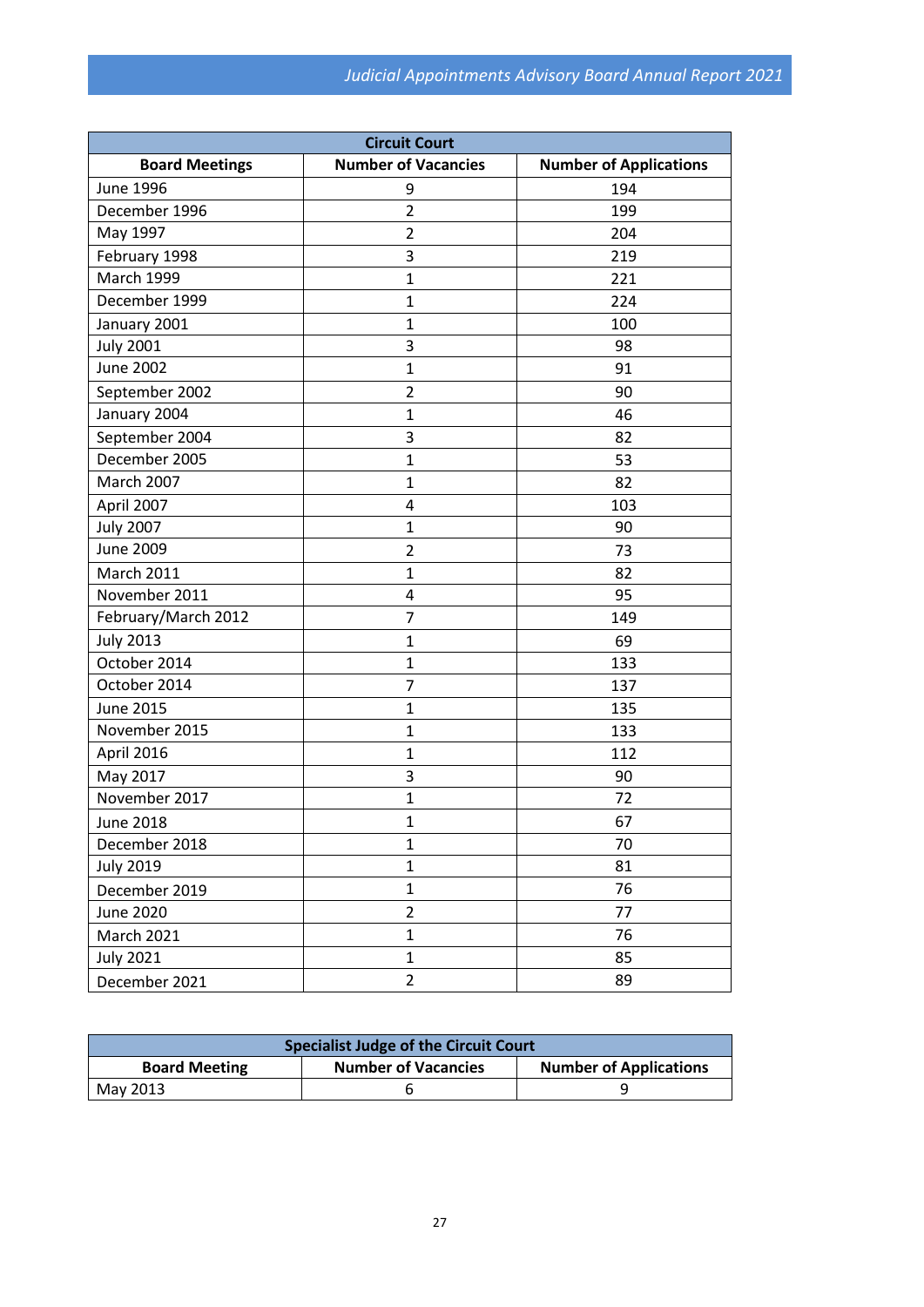| <b>Number of Vacancies</b><br><b>Number of Applications</b><br><b>Board Meetings</b><br>August 1996<br>3<br>233<br>$\mathbf{1}$<br>February 1997<br>245<br>April 1997<br>256<br>$\mathbf{1}$<br>3<br><b>June 1998</b><br>291<br>October 1998<br>$\mathbf{1}$<br>292<br>306<br>August 1999<br>1<br>December 1999<br>$\mathbf{1}$<br>301<br>March 2000<br>$\mathbf{1}$<br>155<br><b>March 2001</b><br>$\overline{2}$<br>110<br>$\mathbf{1}$<br><b>July 2001</b><br>109<br><b>June 2002</b><br>98<br>4<br><b>July 2002</b><br>93<br>$\mathbf{1}$<br>May 2003<br>$\mathbf{1}$<br>78<br>May 2004<br>$\mathbf{1}$<br>43<br>$\overline{2}$<br>September 2004<br>62<br>December 2004<br>$\mathbf{1}$<br>70<br>$\mathbf{1}$<br>71<br>May 2006<br>$\overline{2}$<br>October 2006<br>97<br>March 2007<br>6<br>100<br><b>March 2008</b><br>$\mathbf{1}$<br>95<br>3<br><b>June 2008</b><br>101<br>September 2008<br>$\mathbf{1}$<br>102<br>November 2008<br>$\mathbf{1}$<br>102<br><b>March 2009</b><br>$\mathbf{1}$<br>137<br>136<br><b>July 2009</b><br>$\mathbf{1}$<br>$\overline{2}$<br>December 2009<br>136<br>$\mathbf{1}$<br>October 2010<br>134<br>127<br>$\mathbf{1}$<br>January 2011<br>$\overline{2}$<br><b>June 2011</b><br>143<br><b>July 2011</b><br>$\mathbf{1}$<br>146<br>March 2012<br>174<br>7<br>$\mathbf{1}$<br>April 2012<br>174<br>$\overline{2}$<br>February 2013<br>146<br><b>July 2013</b><br>$\mathbf{1}$<br>149<br>$\overline{2}$<br>November 2013<br>150<br>$\overline{2}$<br>December 2014<br>158<br>3<br><b>July 2015</b><br>163<br>$\mathbf{1}$<br>November 2015<br>164<br>April 2016<br>$\overline{2}$<br>138<br>December 2016<br>$\overline{2}$<br>138<br>$\overline{2}$<br>February 2017<br>141<br>$\overline{2}$<br>May 2017<br>119<br>$\overline{2}$<br>February 2018<br>99<br>$\mathbf{1}$<br><b>June 2018</b><br>99<br>September 2018<br>$\mathbf{1}$<br>79<br>December 2018<br>$\mathbf{1}$<br>98<br><b>March 2019</b><br>3<br>68 | <b>District Court</b> |           |    |  |
|-------------------------------------------------------------------------------------------------------------------------------------------------------------------------------------------------------------------------------------------------------------------------------------------------------------------------------------------------------------------------------------------------------------------------------------------------------------------------------------------------------------------------------------------------------------------------------------------------------------------------------------------------------------------------------------------------------------------------------------------------------------------------------------------------------------------------------------------------------------------------------------------------------------------------------------------------------------------------------------------------------------------------------------------------------------------------------------------------------------------------------------------------------------------------------------------------------------------------------------------------------------------------------------------------------------------------------------------------------------------------------------------------------------------------------------------------------------------------------------------------------------------------------------------------------------------------------------------------------------------------------------------------------------------------------------------------------------------------------------------------------------------------------------------------------------------------------------------------------------------------------------------------------------------------------------------------------------|-----------------------|-----------|----|--|
|                                                                                                                                                                                                                                                                                                                                                                                                                                                                                                                                                                                                                                                                                                                                                                                                                                                                                                                                                                                                                                                                                                                                                                                                                                                                                                                                                                                                                                                                                                                                                                                                                                                                                                                                                                                                                                                                                                                                                             |                       |           |    |  |
|                                                                                                                                                                                                                                                                                                                                                                                                                                                                                                                                                                                                                                                                                                                                                                                                                                                                                                                                                                                                                                                                                                                                                                                                                                                                                                                                                                                                                                                                                                                                                                                                                                                                                                                                                                                                                                                                                                                                                             |                       |           |    |  |
|                                                                                                                                                                                                                                                                                                                                                                                                                                                                                                                                                                                                                                                                                                                                                                                                                                                                                                                                                                                                                                                                                                                                                                                                                                                                                                                                                                                                                                                                                                                                                                                                                                                                                                                                                                                                                                                                                                                                                             |                       |           |    |  |
|                                                                                                                                                                                                                                                                                                                                                                                                                                                                                                                                                                                                                                                                                                                                                                                                                                                                                                                                                                                                                                                                                                                                                                                                                                                                                                                                                                                                                                                                                                                                                                                                                                                                                                                                                                                                                                                                                                                                                             |                       |           |    |  |
|                                                                                                                                                                                                                                                                                                                                                                                                                                                                                                                                                                                                                                                                                                                                                                                                                                                                                                                                                                                                                                                                                                                                                                                                                                                                                                                                                                                                                                                                                                                                                                                                                                                                                                                                                                                                                                                                                                                                                             |                       |           |    |  |
|                                                                                                                                                                                                                                                                                                                                                                                                                                                                                                                                                                                                                                                                                                                                                                                                                                                                                                                                                                                                                                                                                                                                                                                                                                                                                                                                                                                                                                                                                                                                                                                                                                                                                                                                                                                                                                                                                                                                                             |                       |           |    |  |
|                                                                                                                                                                                                                                                                                                                                                                                                                                                                                                                                                                                                                                                                                                                                                                                                                                                                                                                                                                                                                                                                                                                                                                                                                                                                                                                                                                                                                                                                                                                                                                                                                                                                                                                                                                                                                                                                                                                                                             |                       |           |    |  |
|                                                                                                                                                                                                                                                                                                                                                                                                                                                                                                                                                                                                                                                                                                                                                                                                                                                                                                                                                                                                                                                                                                                                                                                                                                                                                                                                                                                                                                                                                                                                                                                                                                                                                                                                                                                                                                                                                                                                                             |                       |           |    |  |
|                                                                                                                                                                                                                                                                                                                                                                                                                                                                                                                                                                                                                                                                                                                                                                                                                                                                                                                                                                                                                                                                                                                                                                                                                                                                                                                                                                                                                                                                                                                                                                                                                                                                                                                                                                                                                                                                                                                                                             |                       |           |    |  |
|                                                                                                                                                                                                                                                                                                                                                                                                                                                                                                                                                                                                                                                                                                                                                                                                                                                                                                                                                                                                                                                                                                                                                                                                                                                                                                                                                                                                                                                                                                                                                                                                                                                                                                                                                                                                                                                                                                                                                             |                       |           |    |  |
|                                                                                                                                                                                                                                                                                                                                                                                                                                                                                                                                                                                                                                                                                                                                                                                                                                                                                                                                                                                                                                                                                                                                                                                                                                                                                                                                                                                                                                                                                                                                                                                                                                                                                                                                                                                                                                                                                                                                                             |                       |           |    |  |
|                                                                                                                                                                                                                                                                                                                                                                                                                                                                                                                                                                                                                                                                                                                                                                                                                                                                                                                                                                                                                                                                                                                                                                                                                                                                                                                                                                                                                                                                                                                                                                                                                                                                                                                                                                                                                                                                                                                                                             |                       |           |    |  |
|                                                                                                                                                                                                                                                                                                                                                                                                                                                                                                                                                                                                                                                                                                                                                                                                                                                                                                                                                                                                                                                                                                                                                                                                                                                                                                                                                                                                                                                                                                                                                                                                                                                                                                                                                                                                                                                                                                                                                             |                       |           |    |  |
|                                                                                                                                                                                                                                                                                                                                                                                                                                                                                                                                                                                                                                                                                                                                                                                                                                                                                                                                                                                                                                                                                                                                                                                                                                                                                                                                                                                                                                                                                                                                                                                                                                                                                                                                                                                                                                                                                                                                                             |                       |           |    |  |
|                                                                                                                                                                                                                                                                                                                                                                                                                                                                                                                                                                                                                                                                                                                                                                                                                                                                                                                                                                                                                                                                                                                                                                                                                                                                                                                                                                                                                                                                                                                                                                                                                                                                                                                                                                                                                                                                                                                                                             |                       |           |    |  |
|                                                                                                                                                                                                                                                                                                                                                                                                                                                                                                                                                                                                                                                                                                                                                                                                                                                                                                                                                                                                                                                                                                                                                                                                                                                                                                                                                                                                                                                                                                                                                                                                                                                                                                                                                                                                                                                                                                                                                             |                       |           |    |  |
|                                                                                                                                                                                                                                                                                                                                                                                                                                                                                                                                                                                                                                                                                                                                                                                                                                                                                                                                                                                                                                                                                                                                                                                                                                                                                                                                                                                                                                                                                                                                                                                                                                                                                                                                                                                                                                                                                                                                                             |                       |           |    |  |
|                                                                                                                                                                                                                                                                                                                                                                                                                                                                                                                                                                                                                                                                                                                                                                                                                                                                                                                                                                                                                                                                                                                                                                                                                                                                                                                                                                                                                                                                                                                                                                                                                                                                                                                                                                                                                                                                                                                                                             |                       |           |    |  |
|                                                                                                                                                                                                                                                                                                                                                                                                                                                                                                                                                                                                                                                                                                                                                                                                                                                                                                                                                                                                                                                                                                                                                                                                                                                                                                                                                                                                                                                                                                                                                                                                                                                                                                                                                                                                                                                                                                                                                             |                       |           |    |  |
|                                                                                                                                                                                                                                                                                                                                                                                                                                                                                                                                                                                                                                                                                                                                                                                                                                                                                                                                                                                                                                                                                                                                                                                                                                                                                                                                                                                                                                                                                                                                                                                                                                                                                                                                                                                                                                                                                                                                                             |                       |           |    |  |
|                                                                                                                                                                                                                                                                                                                                                                                                                                                                                                                                                                                                                                                                                                                                                                                                                                                                                                                                                                                                                                                                                                                                                                                                                                                                                                                                                                                                                                                                                                                                                                                                                                                                                                                                                                                                                                                                                                                                                             |                       |           |    |  |
|                                                                                                                                                                                                                                                                                                                                                                                                                                                                                                                                                                                                                                                                                                                                                                                                                                                                                                                                                                                                                                                                                                                                                                                                                                                                                                                                                                                                                                                                                                                                                                                                                                                                                                                                                                                                                                                                                                                                                             |                       |           |    |  |
|                                                                                                                                                                                                                                                                                                                                                                                                                                                                                                                                                                                                                                                                                                                                                                                                                                                                                                                                                                                                                                                                                                                                                                                                                                                                                                                                                                                                                                                                                                                                                                                                                                                                                                                                                                                                                                                                                                                                                             |                       |           |    |  |
|                                                                                                                                                                                                                                                                                                                                                                                                                                                                                                                                                                                                                                                                                                                                                                                                                                                                                                                                                                                                                                                                                                                                                                                                                                                                                                                                                                                                                                                                                                                                                                                                                                                                                                                                                                                                                                                                                                                                                             |                       |           |    |  |
|                                                                                                                                                                                                                                                                                                                                                                                                                                                                                                                                                                                                                                                                                                                                                                                                                                                                                                                                                                                                                                                                                                                                                                                                                                                                                                                                                                                                                                                                                                                                                                                                                                                                                                                                                                                                                                                                                                                                                             |                       |           |    |  |
|                                                                                                                                                                                                                                                                                                                                                                                                                                                                                                                                                                                                                                                                                                                                                                                                                                                                                                                                                                                                                                                                                                                                                                                                                                                                                                                                                                                                                                                                                                                                                                                                                                                                                                                                                                                                                                                                                                                                                             |                       |           |    |  |
|                                                                                                                                                                                                                                                                                                                                                                                                                                                                                                                                                                                                                                                                                                                                                                                                                                                                                                                                                                                                                                                                                                                                                                                                                                                                                                                                                                                                                                                                                                                                                                                                                                                                                                                                                                                                                                                                                                                                                             |                       |           |    |  |
|                                                                                                                                                                                                                                                                                                                                                                                                                                                                                                                                                                                                                                                                                                                                                                                                                                                                                                                                                                                                                                                                                                                                                                                                                                                                                                                                                                                                                                                                                                                                                                                                                                                                                                                                                                                                                                                                                                                                                             |                       |           |    |  |
|                                                                                                                                                                                                                                                                                                                                                                                                                                                                                                                                                                                                                                                                                                                                                                                                                                                                                                                                                                                                                                                                                                                                                                                                                                                                                                                                                                                                                                                                                                                                                                                                                                                                                                                                                                                                                                                                                                                                                             |                       |           |    |  |
|                                                                                                                                                                                                                                                                                                                                                                                                                                                                                                                                                                                                                                                                                                                                                                                                                                                                                                                                                                                                                                                                                                                                                                                                                                                                                                                                                                                                                                                                                                                                                                                                                                                                                                                                                                                                                                                                                                                                                             |                       |           |    |  |
|                                                                                                                                                                                                                                                                                                                                                                                                                                                                                                                                                                                                                                                                                                                                                                                                                                                                                                                                                                                                                                                                                                                                                                                                                                                                                                                                                                                                                                                                                                                                                                                                                                                                                                                                                                                                                                                                                                                                                             |                       |           |    |  |
|                                                                                                                                                                                                                                                                                                                                                                                                                                                                                                                                                                                                                                                                                                                                                                                                                                                                                                                                                                                                                                                                                                                                                                                                                                                                                                                                                                                                                                                                                                                                                                                                                                                                                                                                                                                                                                                                                                                                                             |                       |           |    |  |
|                                                                                                                                                                                                                                                                                                                                                                                                                                                                                                                                                                                                                                                                                                                                                                                                                                                                                                                                                                                                                                                                                                                                                                                                                                                                                                                                                                                                                                                                                                                                                                                                                                                                                                                                                                                                                                                                                                                                                             |                       |           |    |  |
|                                                                                                                                                                                                                                                                                                                                                                                                                                                                                                                                                                                                                                                                                                                                                                                                                                                                                                                                                                                                                                                                                                                                                                                                                                                                                                                                                                                                                                                                                                                                                                                                                                                                                                                                                                                                                                                                                                                                                             |                       |           |    |  |
|                                                                                                                                                                                                                                                                                                                                                                                                                                                                                                                                                                                                                                                                                                                                                                                                                                                                                                                                                                                                                                                                                                                                                                                                                                                                                                                                                                                                                                                                                                                                                                                                                                                                                                                                                                                                                                                                                                                                                             |                       |           |    |  |
|                                                                                                                                                                                                                                                                                                                                                                                                                                                                                                                                                                                                                                                                                                                                                                                                                                                                                                                                                                                                                                                                                                                                                                                                                                                                                                                                                                                                                                                                                                                                                                                                                                                                                                                                                                                                                                                                                                                                                             |                       |           |    |  |
|                                                                                                                                                                                                                                                                                                                                                                                                                                                                                                                                                                                                                                                                                                                                                                                                                                                                                                                                                                                                                                                                                                                                                                                                                                                                                                                                                                                                                                                                                                                                                                                                                                                                                                                                                                                                                                                                                                                                                             |                       |           |    |  |
|                                                                                                                                                                                                                                                                                                                                                                                                                                                                                                                                                                                                                                                                                                                                                                                                                                                                                                                                                                                                                                                                                                                                                                                                                                                                                                                                                                                                                                                                                                                                                                                                                                                                                                                                                                                                                                                                                                                                                             |                       |           |    |  |
|                                                                                                                                                                                                                                                                                                                                                                                                                                                                                                                                                                                                                                                                                                                                                                                                                                                                                                                                                                                                                                                                                                                                                                                                                                                                                                                                                                                                                                                                                                                                                                                                                                                                                                                                                                                                                                                                                                                                                             |                       |           |    |  |
|                                                                                                                                                                                                                                                                                                                                                                                                                                                                                                                                                                                                                                                                                                                                                                                                                                                                                                                                                                                                                                                                                                                                                                                                                                                                                                                                                                                                                                                                                                                                                                                                                                                                                                                                                                                                                                                                                                                                                             |                       |           |    |  |
|                                                                                                                                                                                                                                                                                                                                                                                                                                                                                                                                                                                                                                                                                                                                                                                                                                                                                                                                                                                                                                                                                                                                                                                                                                                                                                                                                                                                                                                                                                                                                                                                                                                                                                                                                                                                                                                                                                                                                             |                       |           |    |  |
|                                                                                                                                                                                                                                                                                                                                                                                                                                                                                                                                                                                                                                                                                                                                                                                                                                                                                                                                                                                                                                                                                                                                                                                                                                                                                                                                                                                                                                                                                                                                                                                                                                                                                                                                                                                                                                                                                                                                                             |                       |           |    |  |
|                                                                                                                                                                                                                                                                                                                                                                                                                                                                                                                                                                                                                                                                                                                                                                                                                                                                                                                                                                                                                                                                                                                                                                                                                                                                                                                                                                                                                                                                                                                                                                                                                                                                                                                                                                                                                                                                                                                                                             |                       |           |    |  |
|                                                                                                                                                                                                                                                                                                                                                                                                                                                                                                                                                                                                                                                                                                                                                                                                                                                                                                                                                                                                                                                                                                                                                                                                                                                                                                                                                                                                                                                                                                                                                                                                                                                                                                                                                                                                                                                                                                                                                             |                       |           |    |  |
|                                                                                                                                                                                                                                                                                                                                                                                                                                                                                                                                                                                                                                                                                                                                                                                                                                                                                                                                                                                                                                                                                                                                                                                                                                                                                                                                                                                                                                                                                                                                                                                                                                                                                                                                                                                                                                                                                                                                                             |                       |           |    |  |
|                                                                                                                                                                                                                                                                                                                                                                                                                                                                                                                                                                                                                                                                                                                                                                                                                                                                                                                                                                                                                                                                                                                                                                                                                                                                                                                                                                                                                                                                                                                                                                                                                                                                                                                                                                                                                                                                                                                                                             |                       |           |    |  |
|                                                                                                                                                                                                                                                                                                                                                                                                                                                                                                                                                                                                                                                                                                                                                                                                                                                                                                                                                                                                                                                                                                                                                                                                                                                                                                                                                                                                                                                                                                                                                                                                                                                                                                                                                                                                                                                                                                                                                             |                       |           |    |  |
|                                                                                                                                                                                                                                                                                                                                                                                                                                                                                                                                                                                                                                                                                                                                                                                                                                                                                                                                                                                                                                                                                                                                                                                                                                                                                                                                                                                                                                                                                                                                                                                                                                                                                                                                                                                                                                                                                                                                                             |                       |           |    |  |
|                                                                                                                                                                                                                                                                                                                                                                                                                                                                                                                                                                                                                                                                                                                                                                                                                                                                                                                                                                                                                                                                                                                                                                                                                                                                                                                                                                                                                                                                                                                                                                                                                                                                                                                                                                                                                                                                                                                                                             | April 2019            | $\pmb{0}$ | 86 |  |